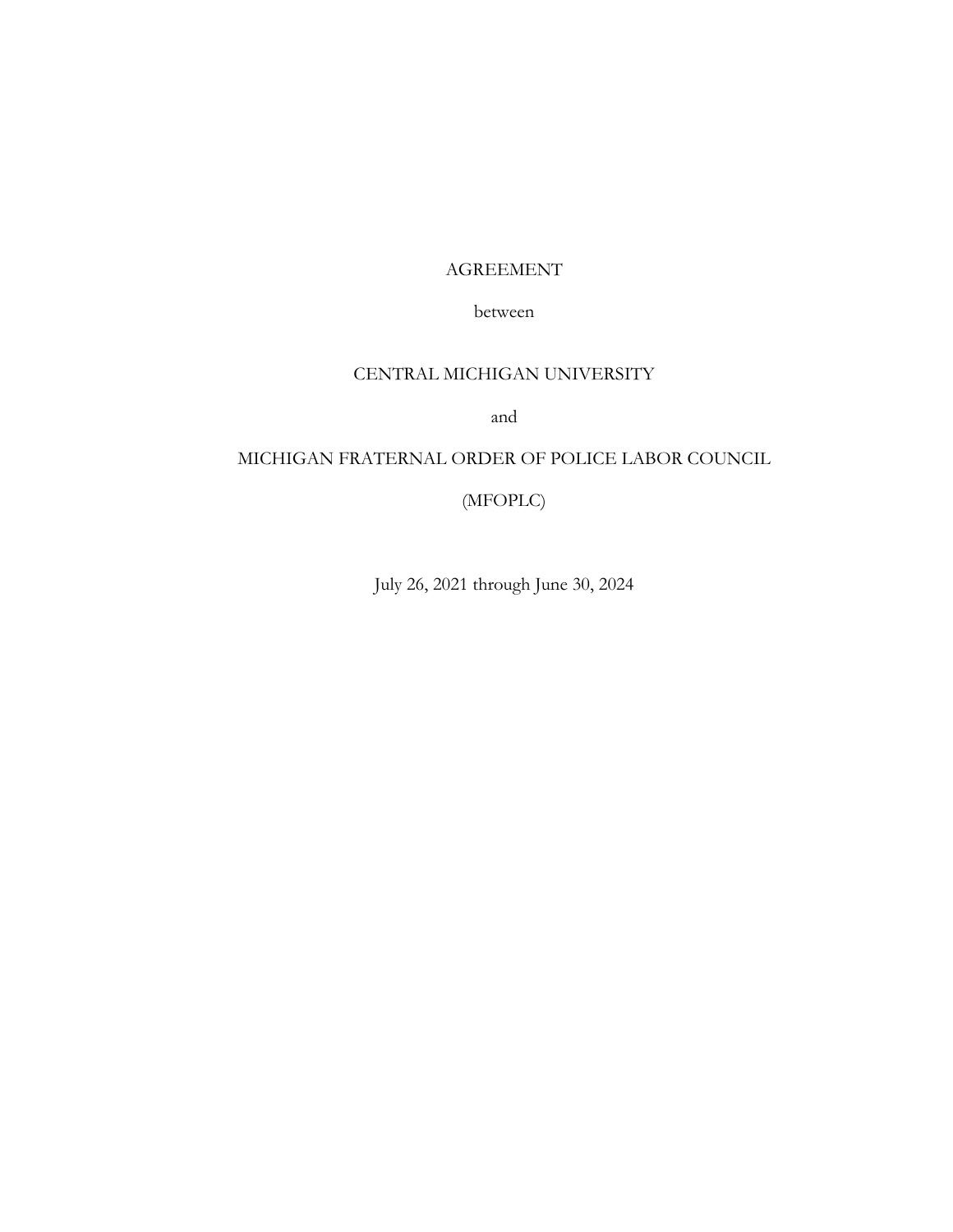# PREAMBLE

The Board of Trustees of Central Michigan University (being the constitutional and statutory board of control of Central Michigan University) and the Michigan Fraternal Order of Police Labor Council recognize their responsibilities under federal, state, and local laws relating to fair employment practices.

The University and the Union recognize the moral principles involved in the area of civil rights and have reaffirmed their commitment not to discriminate with respect to the terms and applications of this agreement. Because of the many remedies available under law, the provisions of this preamble are not grievable under this Agreement.

CMU does not discriminate on the basis of sex in the education program or activity that it operates, including admission and employment, and is required by Title IX of the Education Amendments of 1972 not to discriminate in such a matter.

Inquiries about the application of Title IX can be made to CMU's Title IX Coordinator, the US Department of Education's Assistant Secretary, or both.

CMU's Title IX Coordinator can be reached at:

Office: 103 E. Preston St. Bovee University Center, suite 306 Mount Pleasant, MI 48858 Email: [titleix@cmich.edu](mailto:titleix@cmich.edu) Phone: 989-774-3253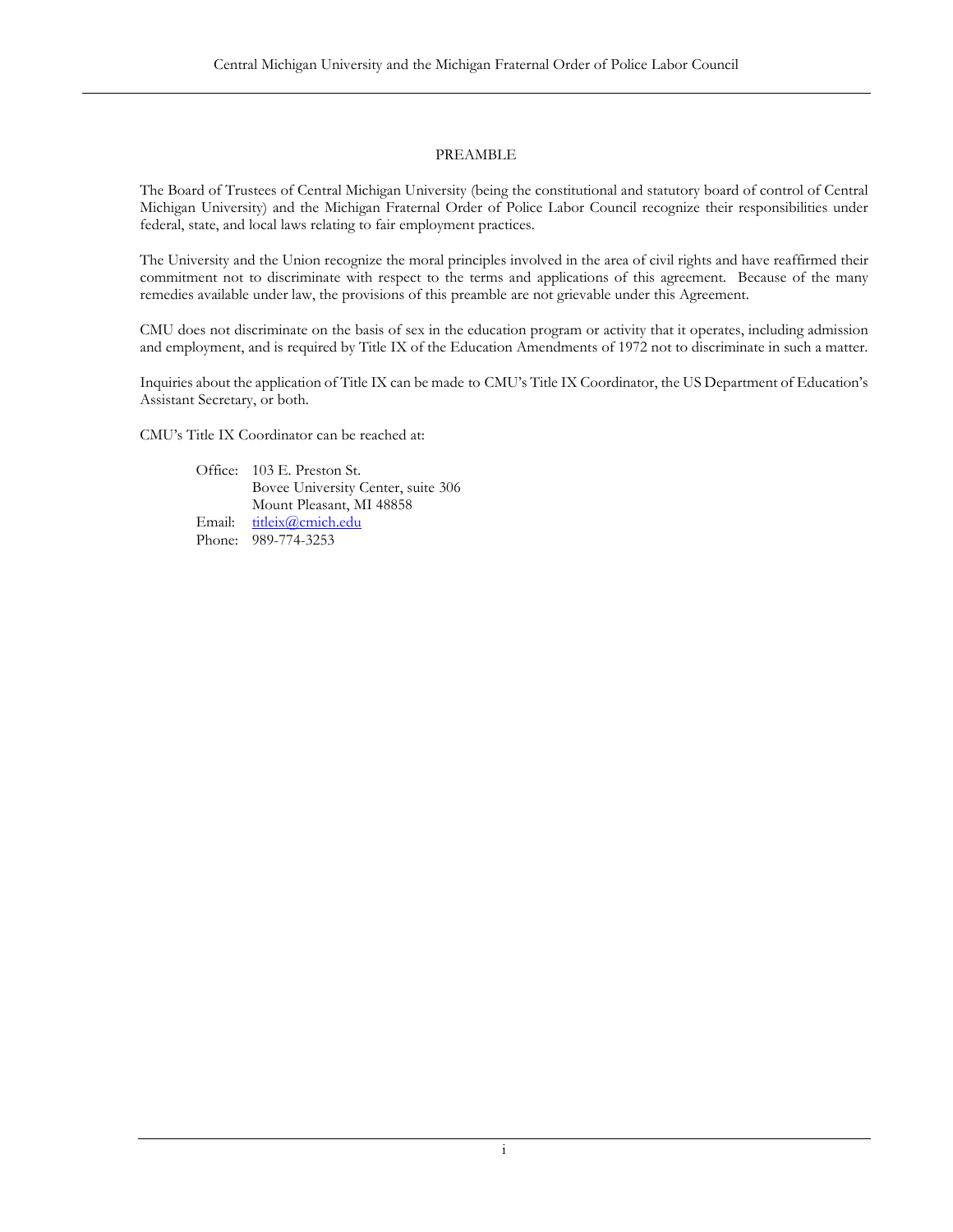| 1. |                       |  |
|----|-----------------------|--|
| 2. |                       |  |
| 3. |                       |  |
| 4. |                       |  |
| 5. |                       |  |
| 6. |                       |  |
| 7. |                       |  |
|    |                       |  |
| 8. |                       |  |
| 9. |                       |  |
|    |                       |  |
|    |                       |  |
|    |                       |  |
|    |                       |  |
|    | E. SENIORITY $\ldots$ |  |
|    |                       |  |
|    |                       |  |
|    |                       |  |
|    |                       |  |
|    |                       |  |
|    |                       |  |
|    |                       |  |
|    |                       |  |
|    |                       |  |
|    |                       |  |
|    |                       |  |
|    |                       |  |
|    |                       |  |
|    |                       |  |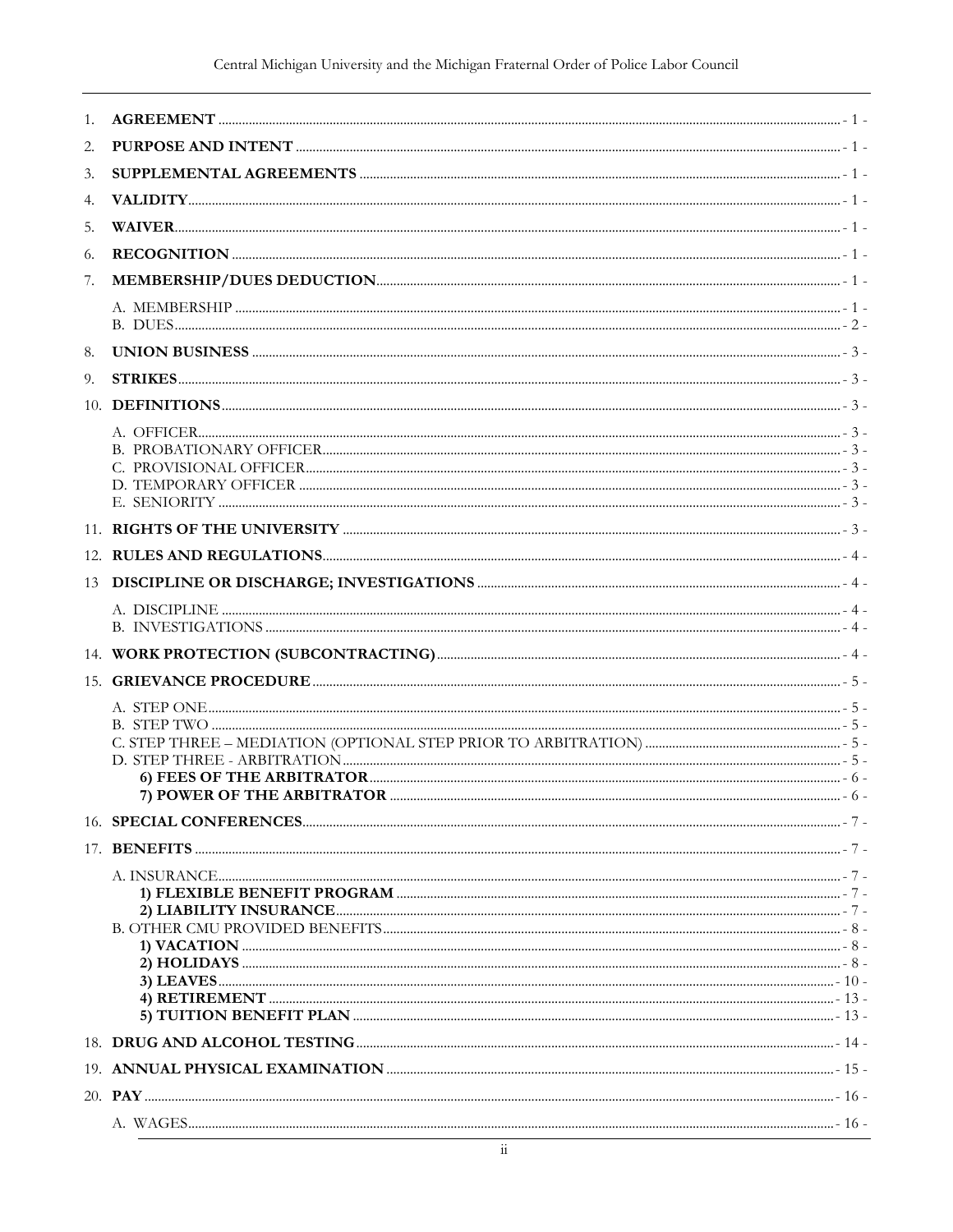|    | $\left( \mathbf{1}\right)$ |  |
|----|----------------------------|--|
|    | 2)                         |  |
|    | 3)                         |  |
|    | 4)                         |  |
|    | 5)                         |  |
|    |                            |  |
|    |                            |  |
|    |                            |  |
|    |                            |  |
|    |                            |  |
|    |                            |  |
|    |                            |  |
|    |                            |  |
|    |                            |  |
|    |                            |  |
|    |                            |  |
|    |                            |  |
|    |                            |  |
|    |                            |  |
|    |                            |  |
|    |                            |  |
|    |                            |  |
|    |                            |  |
|    |                            |  |
|    |                            |  |
|    |                            |  |
|    |                            |  |
|    |                            |  |
|    |                            |  |
| 33 |                            |  |
| 34 |                            |  |
|    |                            |  |
|    |                            |  |
|    |                            |  |
|    |                            |  |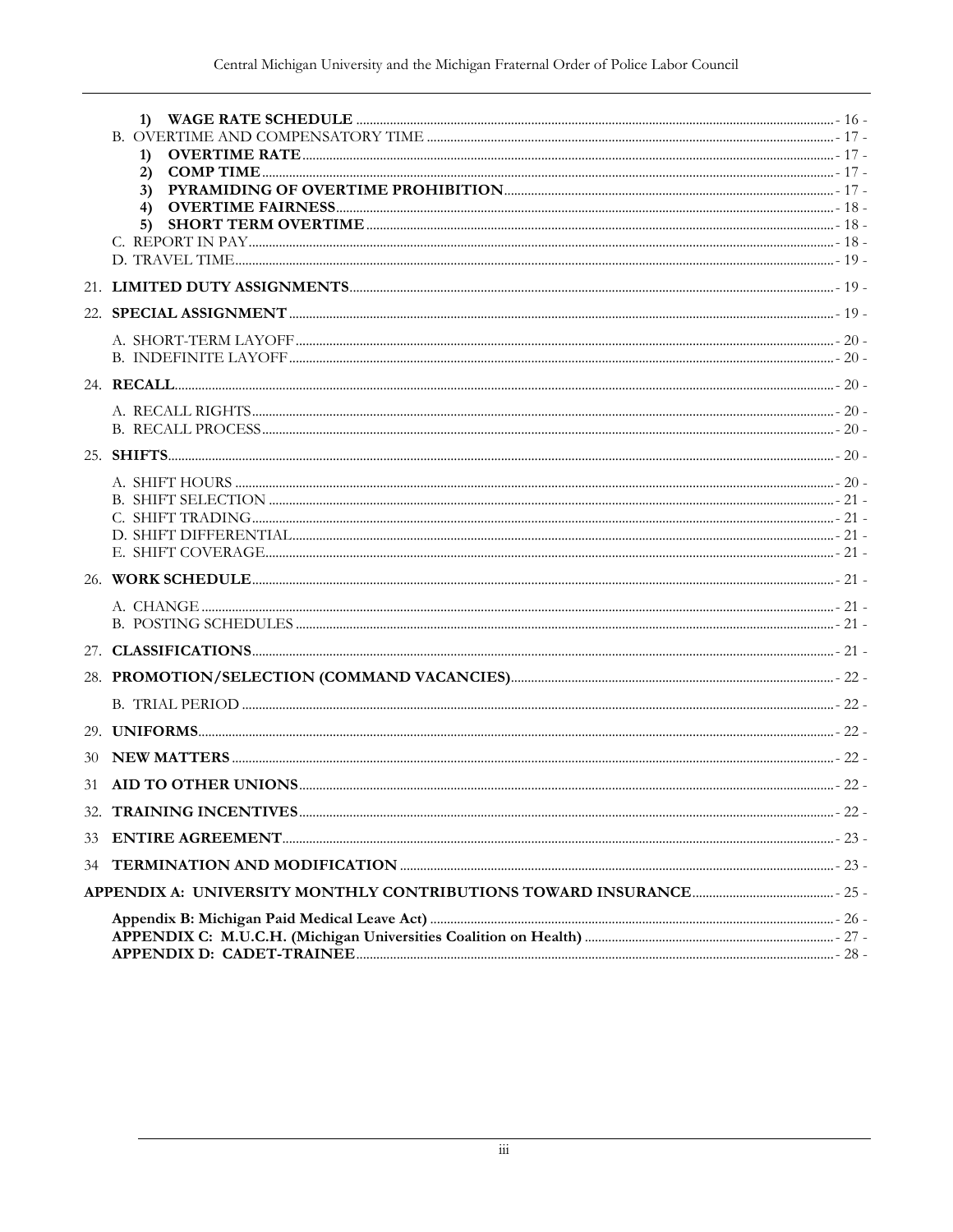# **AGREEMENT PROVISIONS**

### <span id="page-4-0"></span>1. **AGREEMENT**

This collective bargaining agreement ("Agreement") is entered into this 26th day of July, 2021 between the Board of Trustees of Central Michigan University (being the constitutional and statutory board of control of Central Michigan) herein called "University," and the Michigan Fraternal Order of Police Labor (MFOPLC), herein called "Union." Each reference to officers of the Union refers to the local officers at Central Michigan University.

### <span id="page-4-1"></span>2. **PURPOSE AND INTENT**

The general purpose of this Agreement is to set forth terms with respect to rates of pay, wages, hours of work and other conditions of employment and to promote orderly and peaceful labor relations for the mutual interests of the people of the State of Michigan as served by the University and the Union.

### <span id="page-4-2"></span>3. **SUPPLEMENTAL AGREEMENTS**

The University and the Union may enter into agreements through special conferences and other means, which modify this Agreement. All supplemental agreements shall be subject to the approval of the University Board of Trustees and the membership of the Union. They shall be approved or rejected within a reasonable period of time following the date on which tentative agreement is reached between authorized representatives of the University and the Union.

### <span id="page-4-3"></span>4. **VALIDITY**

This Agreement shall be effective to the extent permitted by law; but if any part thereof is invalid, the remainder shall nevertheless be in full force and effect.

### <span id="page-4-4"></span>5. **WAIVER**

There are no understandings, agreements, or practices, written or oral, which are binding on the University, other than the written agreements set forth in this Agreement. No further understanding, agreement or practice shall be deemed to be a part of this Agreement or binding on the University, unless it is in writing and signed by both the University and the Union.

### <span id="page-4-5"></span>6. **RECOGNITION**

The University recognizes the express desires of its Officers to be represented by the Union as indicated in the consent election held on April 8, 2021 and acknowledges the certification of the Union by the Michigan Employment Relations Commission (MERC Case No.: 21-B-0306-RC, certified April 20, 2021) as the "… exclusive representative of all the Officers in such unit for purposes of collective bargaining with respect to rates of pay, wages, hours of employment, and other conditions of employment" for the term of this Agreement in the bargaining unit described below:

All regular, full-time police officers; service officers; and provisional officers in the CMU Police, excluding: Director, Chiefs, Lieutenants, Sergeants, Detectives, supervisors, confidential Officers, administrators, executives and all other Officers of the University.

# <span id="page-4-7"></span><span id="page-4-6"></span>7. **MEMBERSHIP/DUES DEDUCTION**

### A. MEMBERSHIP

Membership in the Union shall not be required as a condition for continued employment at the University. It is recognized by the University and the Union that the Union has been designated as the exclusive bargaining agent for all the Officers described in the Recognition Article of this Agreement, regardless of their membership in the Union. Consistent with the requirements of the Michigan Public Employment Relations Act ("PERA"), as amended, the parties further recognize that employees covered by this Agreement may not be compelled to:

- 1) Become or remain a member of a labor organization or bargaining representative or otherwise affiliate with or financially support a labor organization or bargaining representative.
- 2) Refrain from joining a labor organization or bargaining representative or otherwise affiliating with or financially supporting a labor organization or bargaining representative.
- 3) Refrain or resign from membership in, voluntary affiliation with, or voluntary financial support of a labor organization or bargaining representative.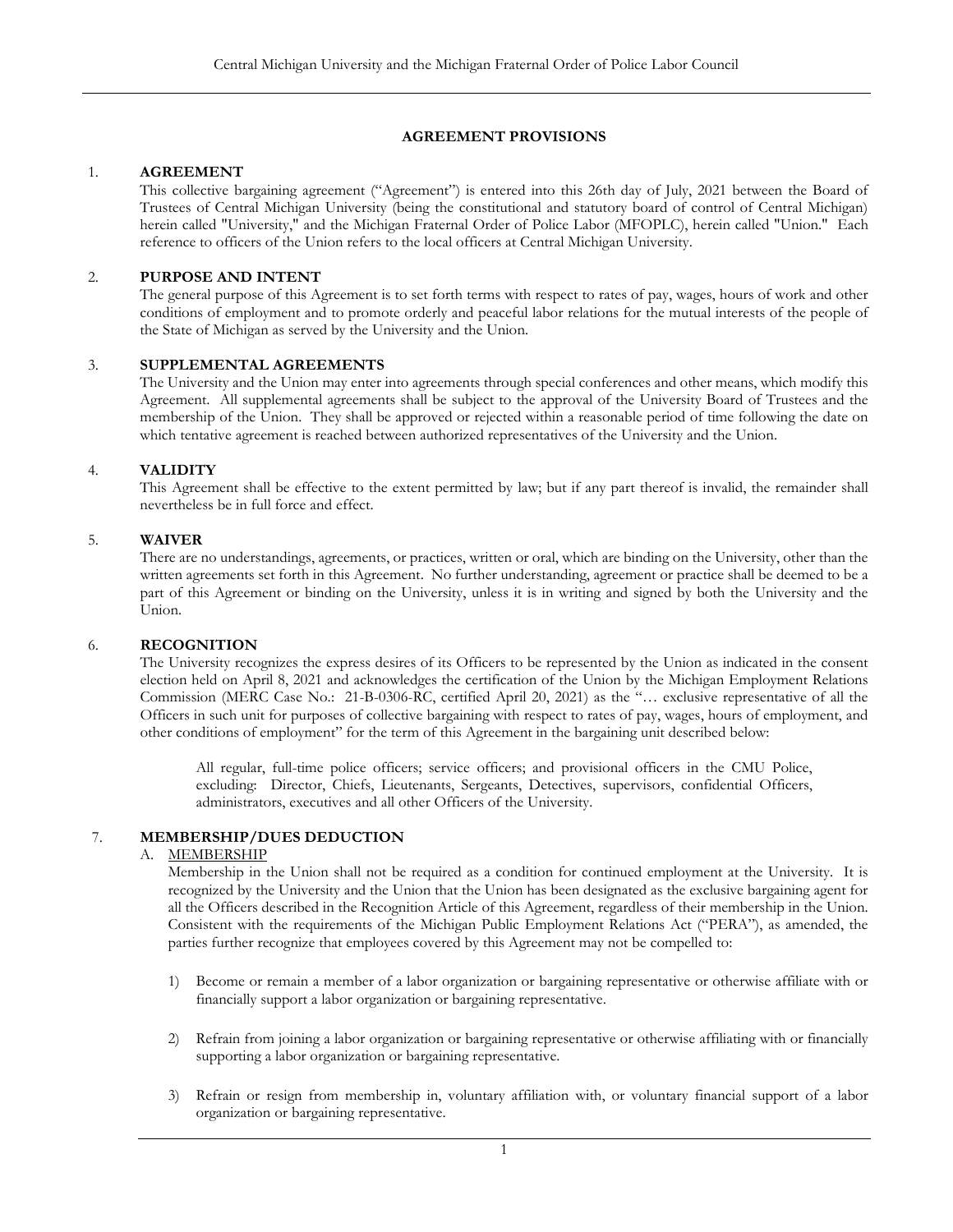4) Pay to any charitable organization or third party an amount that is in lieu of, equivalent to, or any portion of dues, fees, assessments, or other charges or expenses required of members of or public Officers represented by a labor organization or bargaining representative.

# <span id="page-5-0"></span>B. DUES

- 1) PAYROLL DEDUCTION
	- a) The University agrees in accordance with, and to the extent of, any applicable state or federal laws to deduct on a biweekly basis, membership dues in an amount established by the Union, proportionately each pay period, from all wages due all members of the Union who individually and voluntarily give the University written authorization to do so and shall forward such dues and a list of members paying to the union at the address listed in the collective bargaining agreement on or before the seventh (7th) day after each pay date.

Michigan Fraternal Order of Police Labor Council 1457 East 12 Mile Road Madison Heights, Michigan 48071

- b) Such written authorization shall be effective until revoked in writing signed by the employee and delivered to the Union and the Payroll Office. Revocation will be effective as of the payroll period following receipt of notice by the Payroll Office.
- c) The Union agrees to indemnify and save the University harmless against any and all claims, suits, or other forms of liability arising out of the deduction of money for Union dues from any employee's pay.
- d) The Union assumes full responsibility for the disposition of the monies so deducted once they have been turned over to the Treasurer of the Union as set forth above.
- e) The University shall have no responsibility for the collection of membership dues, fees, or special assessments, or for any other deductions not in accordance with this provision.

# 2) AUTHORIZATION

The authorization for payroll deduction of dues shall be in the following form:

| CENTRAL MICHIGAN UNIVERSITY                                                                                 |  |  |  |
|-------------------------------------------------------------------------------------------------------------|--|--|--|
| Payroll Deduction Authorization                                                                             |  |  |  |
| hereby authorize the University to deduct from my earnings each                                             |  |  |  |
| biweekly payroll period the indicated amount and to remit this deduction to the Michigan Fraternal Order of |  |  |  |
| Police Labor Council.                                                                                       |  |  |  |
|                                                                                                             |  |  |  |
| Purpose of Deduction: DUES Effective Date:                                                                  |  |  |  |
| Amount of Deduction:                                                                                        |  |  |  |
| $S\rightarrow$ (last four) $\Box$<br>Dated_____________________Signature_                                   |  |  |  |

- a) Delivery of Authorization Form**:** A properly executed copy of such authorization for deduction of fee form for each employee for whom the District membership dues are to be deducted hereunder shall be delivered to the University before any payroll deductions are made. Deductions shall be made thereafter only under authorization for deduction of fee forms which have been properly executed and are in effect. Any authorization for deduction of fee which is incomplete or in error will be returned to the local Union Treasurer by the University.
- b) When Deductions Begin**:** Deductions under all properly executed authorization for deduction of fee forms shall become effective at the time the application is tendered to the University and shall be deducted from the first pay period beginning after that date and each pay period thereafter, provided the employee has sufficient net earnings to cover such payment.
- c) Refunds**:** In cases where a deduction is made that duplicates a payment that an employee already has made to the Union, or where a deduction is not in conformity with the provisions of the Union Constitution or Bylaws, refunds to the employee will be made by the Union.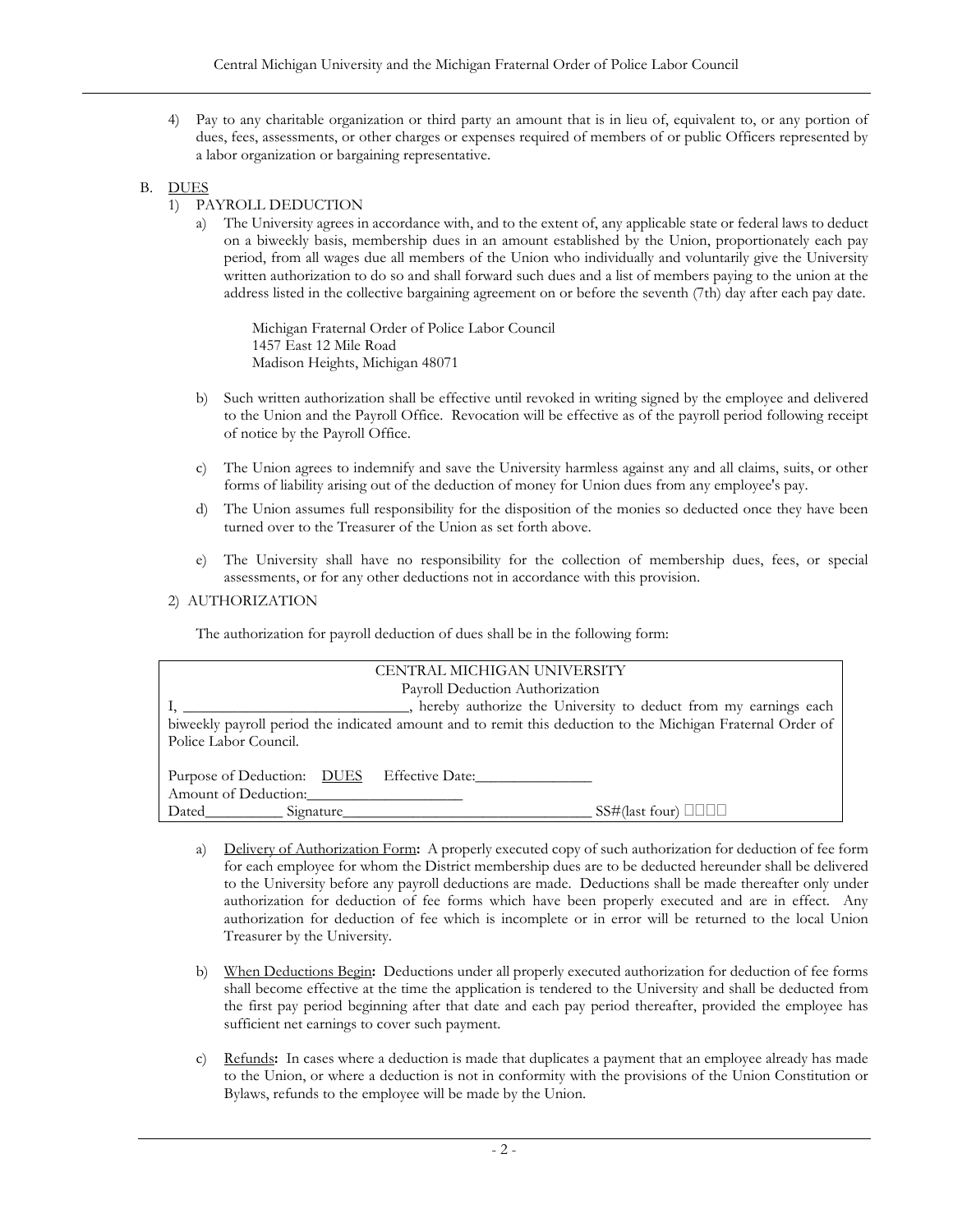- d) Termination of Deduction: An employee shall cease to be subject to deductions effective as of the pay period following receipt of written notice of revocation of dues deduction authorization in the Payroll Office. The Union shall be notified by the University of the names of such employees following the end of the pay period in which the termination of dues deduction authorization took place.
- e) Disputes Concerning Deduction**:** Any dispute between the Union and the University which may arise as to whether or not an employee properly executed or properly revoked an authorization for deduction of dues form shall be reviewed with the employee by a representative of the Union and the designated representative of the University. Should this review not dispose of the matter, the dispute may be referred to the grievance procedure provided hereunder. Until the matter is disposed of, no further deductions shall be made.
- f) Indemnification As a condition of the effectiveness of this Article, the Union agrees to indemnify and save Central Michigan University harmless against any and all claims, demands, costs, suits, or any other forms of liability that may arise out of, or by reason of, action taken by Central Michigan University for the purpose of complying with any or all sections of this Article.

# <span id="page-6-0"></span>8. **UNION BUSINESS**

Union business, including, but not limited to contract administration, will be conducted during non-work time to the extent practical. If not practical, time spent by members of the bargaining unit performing union business during work time shall be unpaid.

### <span id="page-6-1"></span>9. **STRIKES**

The Union, its officers, agents, members and Officers covered by this Agreement, agree that as long as this Agreement is in effect, there will be no strikes, sit downs, slowdowns, stoppages of work, boycott, or any unlawful acts that interfere with the University's operation. Any violation of the foregoing may be made the subject of disciplinary action, including discharge or suspension, and this provision shall not be by way of limitation on the University's right to any other remedy under law for such violation. This section shall not be subject to the grievance procedure under this Agreement.

### <span id="page-6-3"></span><span id="page-6-2"></span>10. **DEFINITIONS**

### A. OFFICER

As used in this Agreement, the term "Officer" means a member of the bargaining unit as described in the recognition provision.

### <span id="page-6-4"></span>B. PROBATIONARY OFFICER

A person hired into the CMU Police Department as a Police Officer shall be a probationary Officer for the first year of continuous employment with the University. Upon successful completion of the probationary period, the Officer shall be entered on a seniority list of the Department and shall be credited with full seniority for continuous service from the latest date of hire as a regular Officer with the University including the probationary period. There shall be no seniority among probationary Police Officers. Discharge or discipline of probationary Police Officers is not subject to the grievance procedure.

### <span id="page-6-5"></span>C. PROVISIONAL OFFICER

An Officer who is employed for a period of time which will equal or exceed one (1) academic year with the duration of their appointment contingent upon the continuation of the program and the availability of funds.

# <span id="page-6-6"></span>D. TEMPORARY OFFICER

An Officer who works at a temporary job for a specific reason. It is not the intent of the University to permanently replace bargaining unit Officers with temporary Officers.

### <span id="page-6-7"></span>E. SENIORITY

Seniority is defined as the length of an Officer's continuous service as a regular employee with the University from the Officer's most recent hire date.

### <span id="page-6-8"></span>11. **RIGHTS OF THE UNIVERSITY**

The University has the right to general supervision of the institution and the control and direction of all expenditures from the institution's funds. The University reserves and retains, solely and exclusively, all rights to manage, direct and supervise the University's work force, including, but not limited to, the right to hire, promote, demote, discipline, suspend, discharge, reclassify, transfer or lay off employees or to reduce or increase the size of the working force; to change the type of the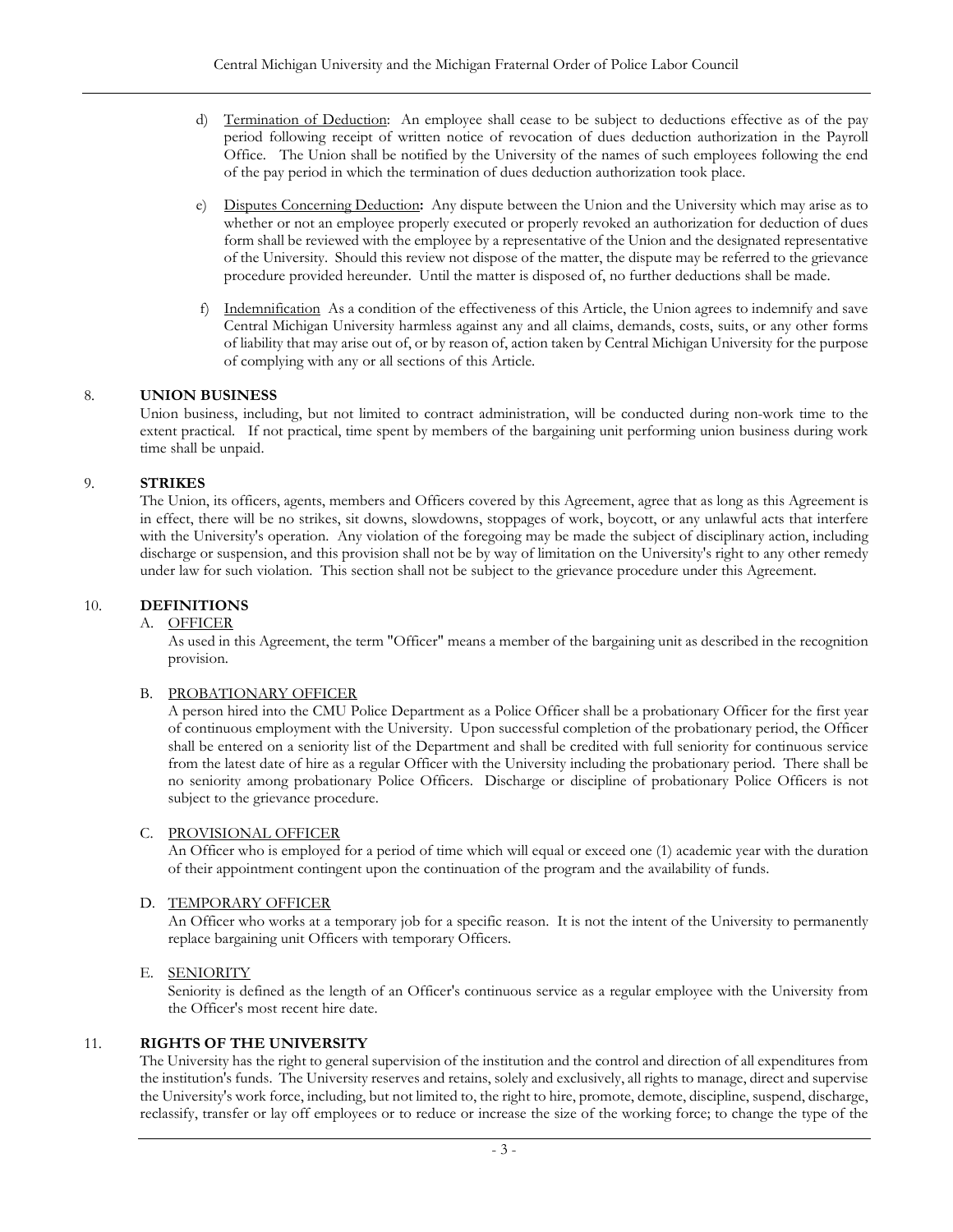working force; to change duties of employees; to make reasonable judgments as to the ability and skill of employees; to schedule means and materials to be used in accomplishing work and the constitutional purposes for which the University is organized; to make assignments and determine work to be done; to set the duties and responsibilities of employees; and to control the University property.

# <span id="page-7-0"></span>12. **RULES AND REGULATIONS**

The University and the CMU Police Department shall have the exclusive authority to make and enforce rules, orders, and regulations deemed necessary by the Chief/CMU PD for the efficient and effective operation of the Department. Such rules and regulations cannot be applied in a manner that contravenes the express written provisions of this Agreement, nor may they be inconsistent with applicable federal or state law or university policy.

# <span id="page-7-2"></span><span id="page-7-1"></span>13 **DISCIPLINE OR DISCHARGE; INVESTIGATIONS**

### A. DISCIPLINE

- 1) An Officer will be afforded the opportunity to sign any notice of discipline to substantiate that such Officer has received the document. A copy may be given to the Union upon the Officer's request.
- 2) In imposing any discipline on a current matter, the University may take into account any prior verbal or written disciplinary action that has been taken against the Officer within the past three (3) years.
- 3) An Officer may attach explanatory notes, not to exceed five typewritten 8½x11 pages in length, to any record of discipline maintained in his or her personnel file.

### <span id="page-7-3"></span>B. INVESTIGATIONS

Whenever a member of the bargaining unit is under investigation or subject to examination or questioning by an administrative Officer of the University for any reason which could lead to disciplinary action, such investigation or questioning shall be conducted under the following conditions:

- 1) Questioning should be conducted at a reasonable hour, preferably at a time when the member is on duty. If the questioning does occur during off-duty time, the Officer shall be compensated for such time.
- 2) The Officer who is to be questioned shall be informed prior to the meeting of the name and position of the administrative Officer in charge of the investigation as well as the name of all other persons who will be present during the meeting. The questions to be directed to the Officer shall be asked by one (1) person at a time.
- 3) The Officer who is to be questioned shall be informed of the nature of the investigation. If a written statement is requested from the Officer, a reasonable amount of time will be afforded the Officer with a maximum of twenty-four (24) hours unless extended by mutual agreement.
- 4) The investigation meeting shall be for a reasonable period of time and shall allow for personal necessity and rest periods as are reasonably necessary.
- 5) The Officer who is being questioned shall not be subject to abusive language. No promise of reward shall be made as an inducement to answer any questions.
- 6) If a tape recording is made of the meeting, the Officer shall have access to the tape if further proceedings are contemplated.
- 7) If an Officer requests union representation, the Officer shall be afforded the appropriate union representation of their choice in accordance with the Weingarten decision.

### <span id="page-7-4"></span>14. **WORK PROTECTION (Subcontracting)**

The university specifically and exclusively reserves the unilateral right to subcontract any or all of the work typically carried out by members of the bargaining unit.

In the event a decision is made to have work regularly and customarily performed by employees on University premises by a source outside the University, no employee shall be laid off or suffer a loss of base wages as a result of such a decision.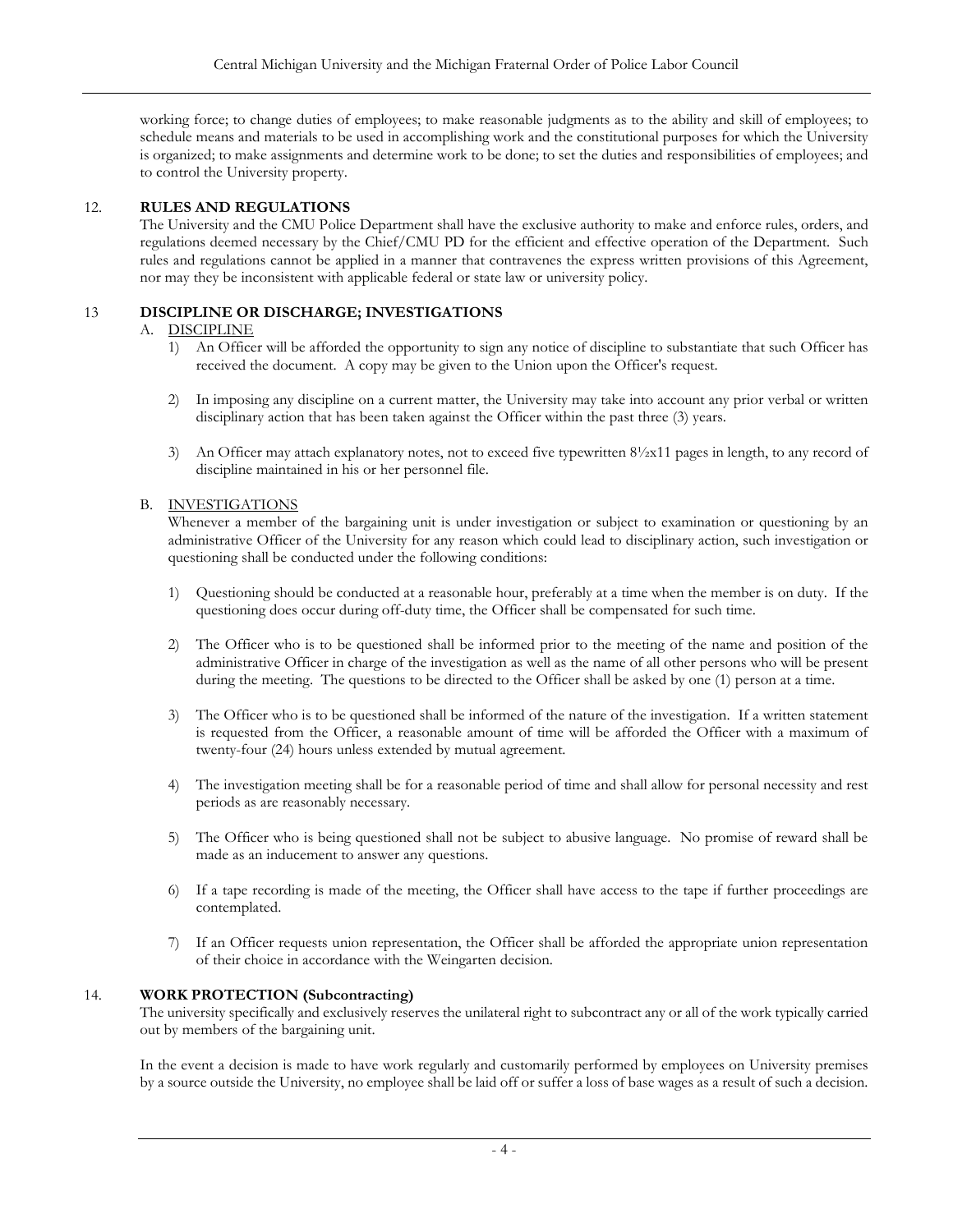Within thirty (30) days following the ratification of this agreement by the bargaining unit and by the Board of Trustees, and on each succeeding July 1<sup>st</sup> thereafter during the life of this Agreement, the University will advise the Union as to whether or not the language in the preceding paragraph providing for no layoff or reduction in base wages will be in effect for that current fiscal year. If the above provision is not to be in effect, the University agrees to provide the Union at least sixty (60) calendar days' notice of the Employer's intent to subcontract work of the bargaining unit.

### <span id="page-8-1"></span><span id="page-8-0"></span>15. **GRIEVANCE PROCEDURE**

#### A. STEP ONE

Any member of the bargaining unit or the Union may present a question or concern about the interpretation or application of the express written terms of this Agreement to the Chief/CMU PD. To be a proper matter for the grievance procedure, the grievance must be reduced to writing on a form supplied by the Michigan Fraternal Order of Police Labor Council and state the specific provision of the Agreement alleged to have been violated and clearly describe the nature of the alleged violation. The matter must be presented to the Chief/CMU PD within five (5) business days of the event or issue. For purposes of grievance procedure administration, the term "business day" shall mean Monday through Friday, excluding holidays recognized by the University.

#### <span id="page-8-2"></span>B. STEP TWO

If the grievant is not satisfied with the Chief's disposition, the Officer or the Union may appeal the Chief's decision to Employee Relations within five (5) business days following the date of the Chief's answer. Employee Relations will convene a hearing within 10 business days following receipt of the appeal. The grievant may attend the hearing and may be accompanied by the President and the MFOPLC Representative. Employee Relations will issue a written decision on the grievance within ten (10) business days after conclusion of the hearing.

### <span id="page-8-3"></span>C. STEP THREE – MEDIATION (OPTIONAL STEP PRIOR TO ARBITRATION)

If the Union is not satisfied with the answer at Step Two of the grievance procedure, the Union may request to submit the matter to mediation by notifying Employee Relations in writing that the answer with respect to the grievance is not satisfactory to the Union. Such notice must be received in Employee Relations within fifteen (15) business days of the University's second step grievance answer in order to be properly referred for mediation. The Union and the University must mutually agree in writing to submit the matter to mediation. Employee Relations will contact the Michigan Employment Relations Commission within ten (10) business days of receipt of the request to mediate to request services of a state mediator.

The mediator shall have no power to add to, subtract from or modify any of the terms of this agreement; nor shall the mediator, in making a recommendation regarding a case where the mediator feels there is a conflict between the agreement and law, vary from interpreting the agreement nor shall the mediator, in making a recommendation regarding a case, imply into the agreement provisions which are not in the written terms of the agreement, nor shall the mediator substitute the mediator's discretion for that of the University or the Union nor shall the mediator exercise any responsibility or function of the University or the Union. It is clearly understood that the mediator's role is to assist the parties in resolving the dispute and nothing done by the mediator is binding on either the University or Union.

### <span id="page-8-4"></span>D. STEP THREE - ARBITRATION

- 1) If the Union is not satisfied with the answer at Step Two of the grievance procedure, or does not wish to accept the recommendation of the mediator (if the grievance has been referred to Mediation), then the Union may submit the matter to arbitration by notifying the Employee Relations Office in writing that the answer is not satisfactory and the Union is requesting arbitration. Such notice must be received in the Employee Relations Office within ten (10) business days of the second step meeting, or within ten (10) business days of the last day of mediation in order for the grievance to be properly referred for arbitration.
- 2) Within five (5) business days after the date on which the Employee Relations Office received the Union's notice of intent to arbitrate the Union and the University will meet to select an arbitrator from the panel of arbitrators shown below.

| Dave Calzone | Michael Long  | James Statham    |
|--------------|---------------|------------------|
| Mark Glazer  | Pat MacDonald | Robert McCormick |

If either the Union or the University request, the meeting may be adjourned for a period of up to two (2) business days, at which time, it will reconvene and attempt to agree upon an arbitrator.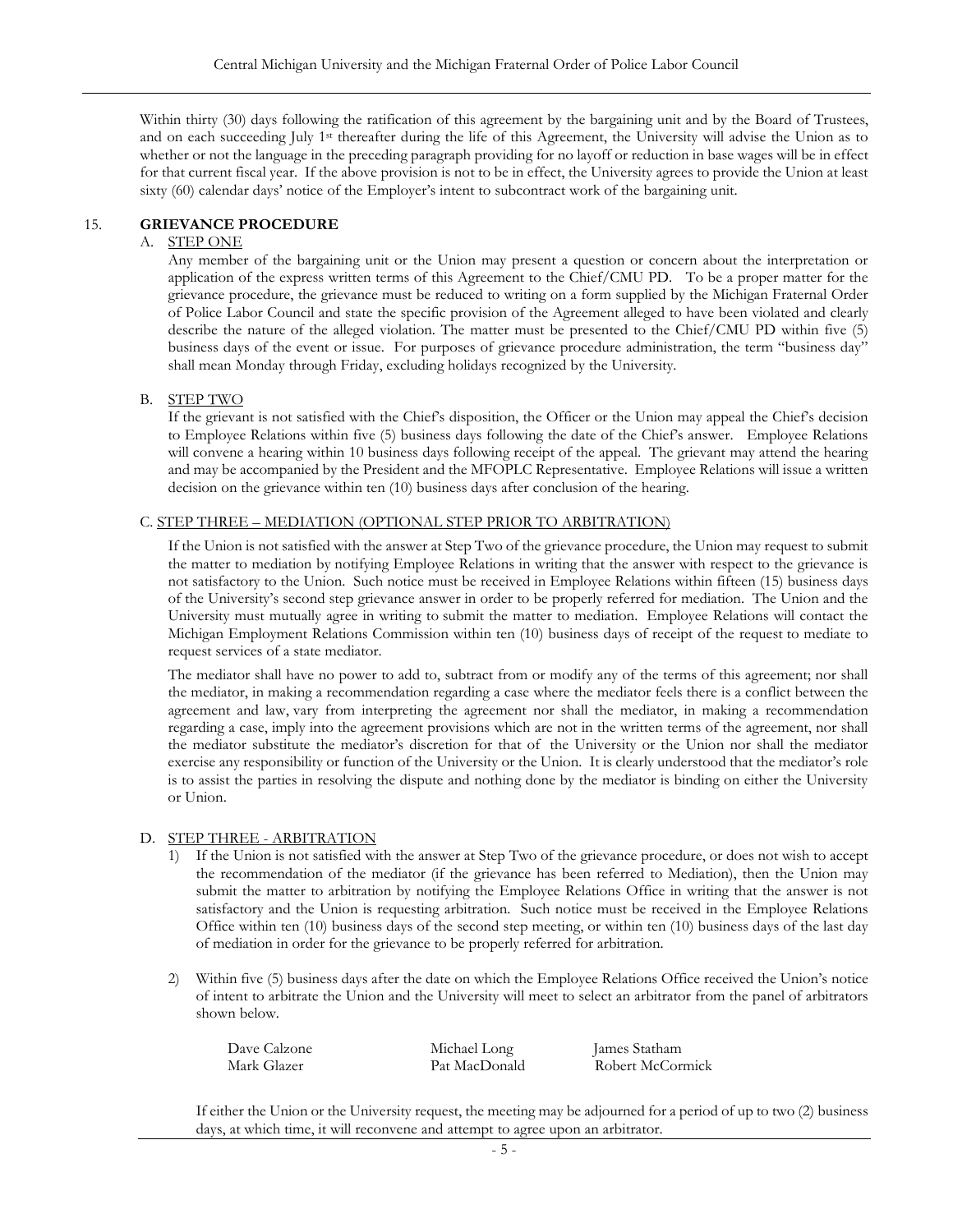- 3) If the Union and the University cannot agree upon an arbitrator, the party bringing the grievance shall request a list of seven (7) names of arbitrators to be given to the University and Union by the Michigan Employment Relations Commission. If either party is dissatisfied with the list, it may, within three (3) business days after receipt, reject the list and request a new list of seven (7) arbitrators. Lists submitted by the Michigan Employment Relations Commission shall not contain the names of arbitrators who in the last ten (10) years have been members of, employed by, retained by, or associated with the University or the Union.
- 4) Within five (5) business days after the parties have received a list of seven (7) arbitrators which has not been rejected under this Agreement, the Union and the University shall meet for the purpose of determining an arbitrator. If the Union and University cannot mutually agree on one (1) arbitrator submitted on the list, or otherwise, the Union shall then strike one (1) name. The University shall then strike one (1) name and the parties shall continue alternately striking one (1) name in this order until one (1) name remains which has not been struck. The name remaining shall be the arbitrator. The representatives of the Union and the University shall then sign a paper stating the name of the arbitrator selected and the party bringing the grievance shall forward the paper, a copy of the contract, and the grievance and written answers thereto, to the organization submitting the list of arbitrators which will be forwarded to the arbitrator.
- 5) A representative of the Employee Relations Office will contact the arbitrator within ten (10) business days of the date of selection of the arbitrator.

### <span id="page-9-0"></span>6) FEES OF THE ARBITRATOR

The fees and approved expenses of an arbitrator shall be paid by the party not prevailing in the award as determined by the Arbitrator.

The party requesting a cancellation or postponement of arbitration hearings is responsible for all fees and expenses of the arbitrator associated with the cancellation or postponement.

### <span id="page-9-1"></span>7) POWER OF THE ARBITRATOR

The arbitrator shall have no power to add to, subtract from or modify any of the terms of this Agreement; nor shall the arbitrator, in deciding a case where the arbitrator feels there is conflict between the agreement and law, vary from interpreting the Agreement; nor shall the arbitrator in deciding a case imply into the agreement provisions which are not in the written terms of the agreement; nor shall the arbitrator substitute the arbitrator's discretion for that of the University or the Union; nor shall the arbitrator exercise any responsibility or function of the University or the Union; nor shall the arbitrator imply into the grievance issues not expressly written into the grievance. Management reserves all rights as expressed in Section 12 unless expressly limited or prohibited by this agreement. The arbitrator is prohibited from ruling on any issue unless it is expressly limited or prohibited by this written agreement.

### 8) ATTENDANCE

All Officers who have knowledge of an event may be required to testify. Witnesses may be excused and returned to work before and after they testify.

### 9) FINALITY OF DECISIONS

The arbitrator's decision made in accordance with the arbitrator's jurisdiction and authority established by this Agreement shall be final and binding upon the University, the Union and the Officer or Officers involved.

### 10) COMPUTATION OF BACK WAGES

No claim for back wages awarded through the grievance procedure shall exceed the amount of wages the Officer would otherwise have earned at such Officer's regular rate.

### 11) WITHDRAWAL OF CASES

A grievance may be withdrawn by the Union without precedent, at any time before it is submitted to arbitration, upon written notice to the Employee Relations Office before the expiration of the time limit for submitting or advancing the grievance at any step of the procedure. A grievance which is withdrawn after submission to arbitration is withdrawn with prejudice.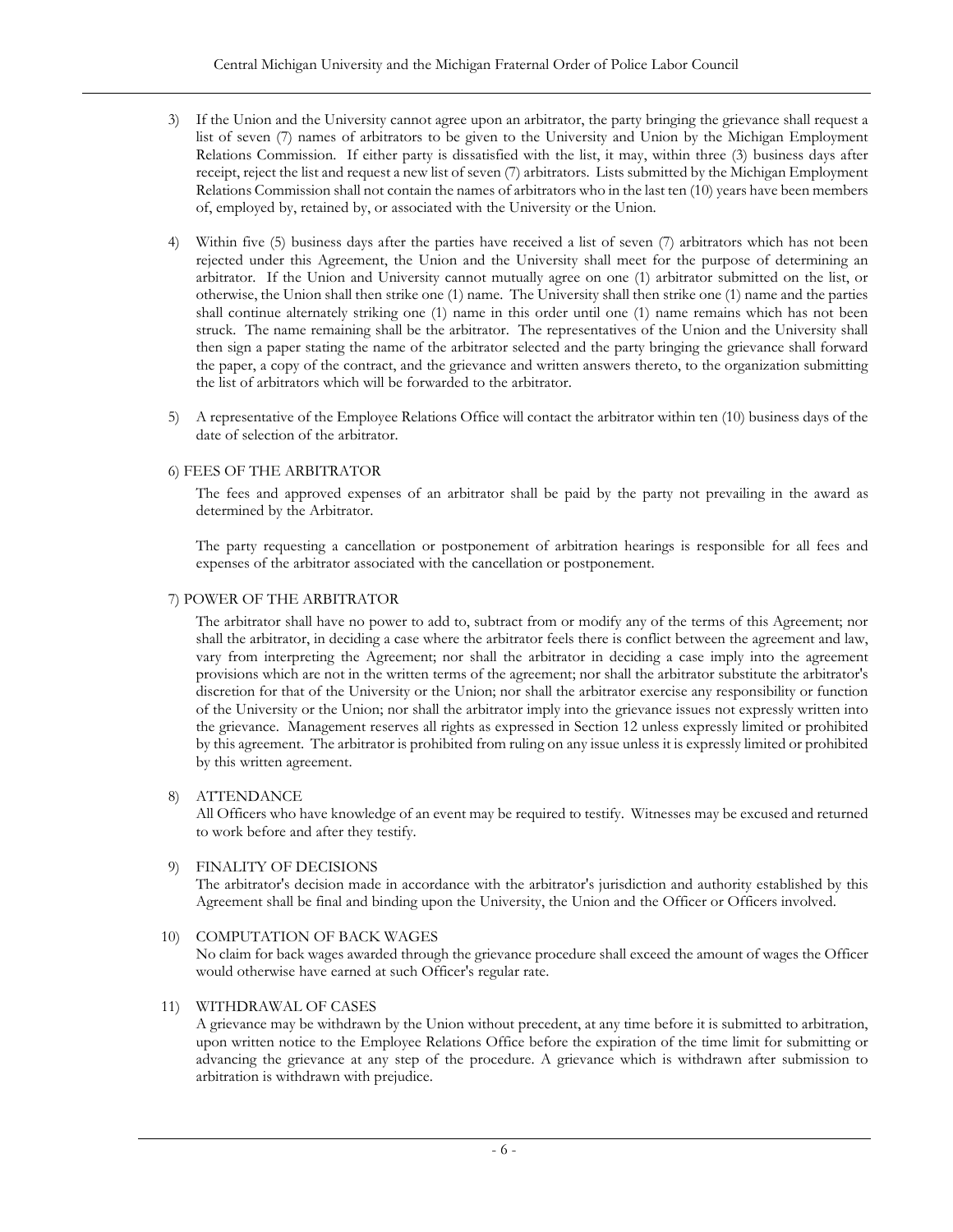### <span id="page-10-0"></span>16. **SPECIAL CONFERENCES**

- A. Special conferences for matters of mutual interest will be arranged between the FOPLC Business Agent and the University or its designated representative upon request of either party.
- B. Such meetings shall be between the FOPLC Business Agent and not more than three (3) representatives of the Union.
- C. Arrangements for each special conference shall be made in advance, and an agenda of the matters to be taken up at the meeting shall be presented by the party requesting the conference at the time the conference is requested.
- D. All time spent in Special Conference by members of the bargaining unit shall be unpaid unless the Special Conference is called by the University.
- E. Agreements reached at special conferences may be reduced to writing and when signed by a representative of both the University and the MFOPLC shall be binding on the parties.

#### <span id="page-10-3"></span><span id="page-10-2"></span><span id="page-10-1"></span>17. **BENEFITS** A. INSURANCE

### 1) FLEXIBLE BENEFIT PROGRAM

- a) Officers are eligible to participate in *CMU Choices*, the University's flexible benefit program ("Program") according to the terms of the Program. Participation, eligibility, and costs shall be as determined by the University in its sole discretion and such decisions shall not be subject to the grievance procedure.
- b) As of July 1, 2011, insurance coverages under the Program are effective as of an Officer's first day of employment with the University. The University reserves the right to amend or modify the inception date for insurance coverage for Officers hired on or after July 1, 2011. All insurance coverages terminate on the day the Officer's employment terminates.
- c) Officers will not be allowed to carry duplicate health coverage (medical, prescription drug, dental and vision) for themselves, their spouse, or their dependents through the University.
- d) Officers may make coverage changes during Open Enrollment, or in response to various status changes that occur during the Program's plan year. Examples of eligible status changes are birth or adoption of a child; marriage; and loss of employment by a spouse. Coverage changes triggered by eligible status changes must be made at the Benefits and Wellness Office within thirty (30) calendar days of the event.
- e) University contributions towards the costs of these programs are established by the University. For information purposes only, Appendix A shows a schedule of health care premium contributions. Amounts above the University contribution which are necessary to maintain benefits are the Officers' responsibility and the University is authorized to deduct said amounts from Officers' pay.
- f) For additional information on CMU Choices and the rules governing the Program, please refer to the University's website at: [www.cmich.edu/benefits.](http://www.cmich.edu/benefits)

### <span id="page-10-4"></span>2) LIABILITY INSURANCE

- a) The University carries liability insurance which covers Officers when performing their duties with respect to certain liability named in the policy.
- b) The University reserves the exclusive right to amend, modify or discontinue such coverage, and such decision is expressly excluded from the grievance procedure.
- c) Should the University elect to discontinue this insurance, it will "self-insure" to a level comparable to the current policy.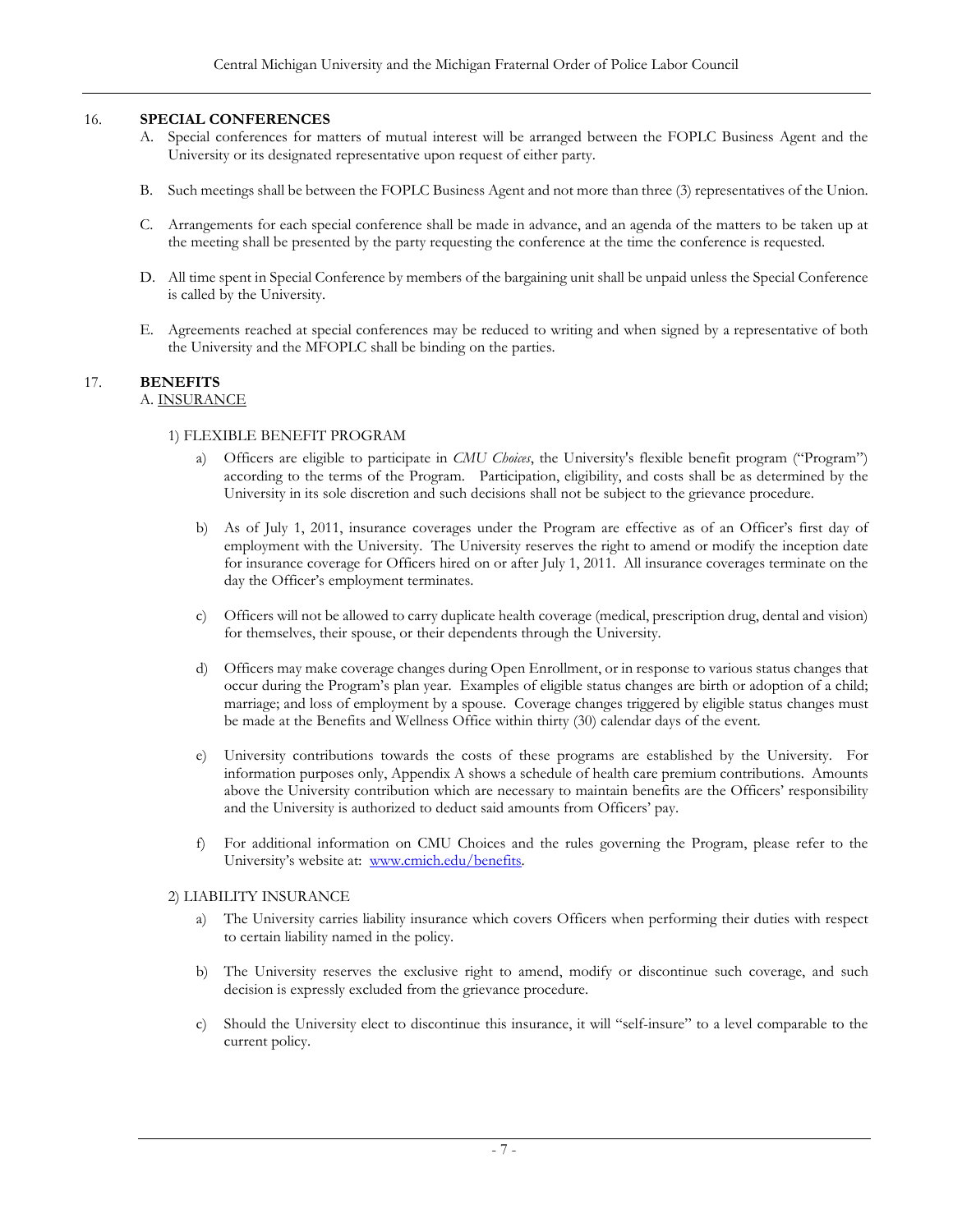### <span id="page-11-1"></span><span id="page-11-0"></span>B. OTHER CMU PROVIDED BENEFITS

### **VACATION, HOLIDAYS, LEAVES, RETIREMENT, TUITION BENEFIT PLAN**

### 1) VACATION

- a) Officers with more than twelve (12) months' continuous service employed on a twelve-month basis shall accrue:
	- (1) for the first twenty-four months' employment as a regular CMU Officer ninety-six (96) hours of vacation per calendar year on the basis of 3.692 hours per completed 84 hour bi-weekly pay period.
	- (2) for the 25<sup>th</sup> month through the end of the 59<sup>th</sup> month, one hundred and twenty (120) hours of vacation per calendar year on the basis of 4.615 hours per completed 84 hour bi-weekly pay period.
	- (3) for the  $60<sup>th</sup>$  month and thereafter, one hundred and sixty (160) hours of vacation per calendar year on the basis of 6.153 hours per completed 84 hour bi-weekly pay period.
- b) In accordance with University policy on vacation, maximum accrual of earned but unused vacation is three hundred (300) hours. Vacation time is not accrued during periods when the Officer is not on the active payroll.
- c) The University may change the method for accruing vacations at any time, and such decision shall not be subject to grievance.
- d) Any Officer with less than one (1) year of University service whose employment is terminated shall automatically lose all right to accumulated unused vacation time. Officers with one (1) or more years of service whose employment is terminated will be entitled to all unused vacation time accumulated to the termination date up to a maximum of one hundred sixty (160) hours.
- e) An Officer who does not give two (2) weeks' notice of resignation or retirement forfeits all rights to payoff for accrued but unused vacation time.
- f) The use of vacation time is governed by the following conditions: (1) Vacation will be taken at a time agreeable with both the Officer and the University.
	- (2) The Department reserves the right to deny any request for vacation submitted to the Chief, or designee, less than three (3) workdays in advance (this advance notice requirement shall also apply to requests for use of holiday bank time).
	- (3) If a holiday falls within an Officer's vacation time, that day will not be deducted from the Officer's vacation time.
	- (4) Vacation time must be used in units of four (4) hours or more.

### <span id="page-11-2"></span>2) HOLIDAYS

a) Legal Holidays

The University recognizes the following legal holidays: Independence Day, Labor Day, Thanksgiving Day, Christmas Day, New Year's Day, and Memorial Day.

b) Additional Holidays

All Officers will receive as additional holidays the first working day before or after Thanksgiving Day (to be designated by the University), four (4) days between Christmas Day and New Year's Day, and Christmas Eve Day or such other day as the employer may designate.

- c) Holiday Pay
	- (1) An Officer who is not on leave of absence or layoff and who is not scheduled to work on a legal or additional holiday shall have eight (8) hours at the regular straight-time rate of pay credited to the Holiday Bank (Paragraph 17-B-2-e, below) provided that: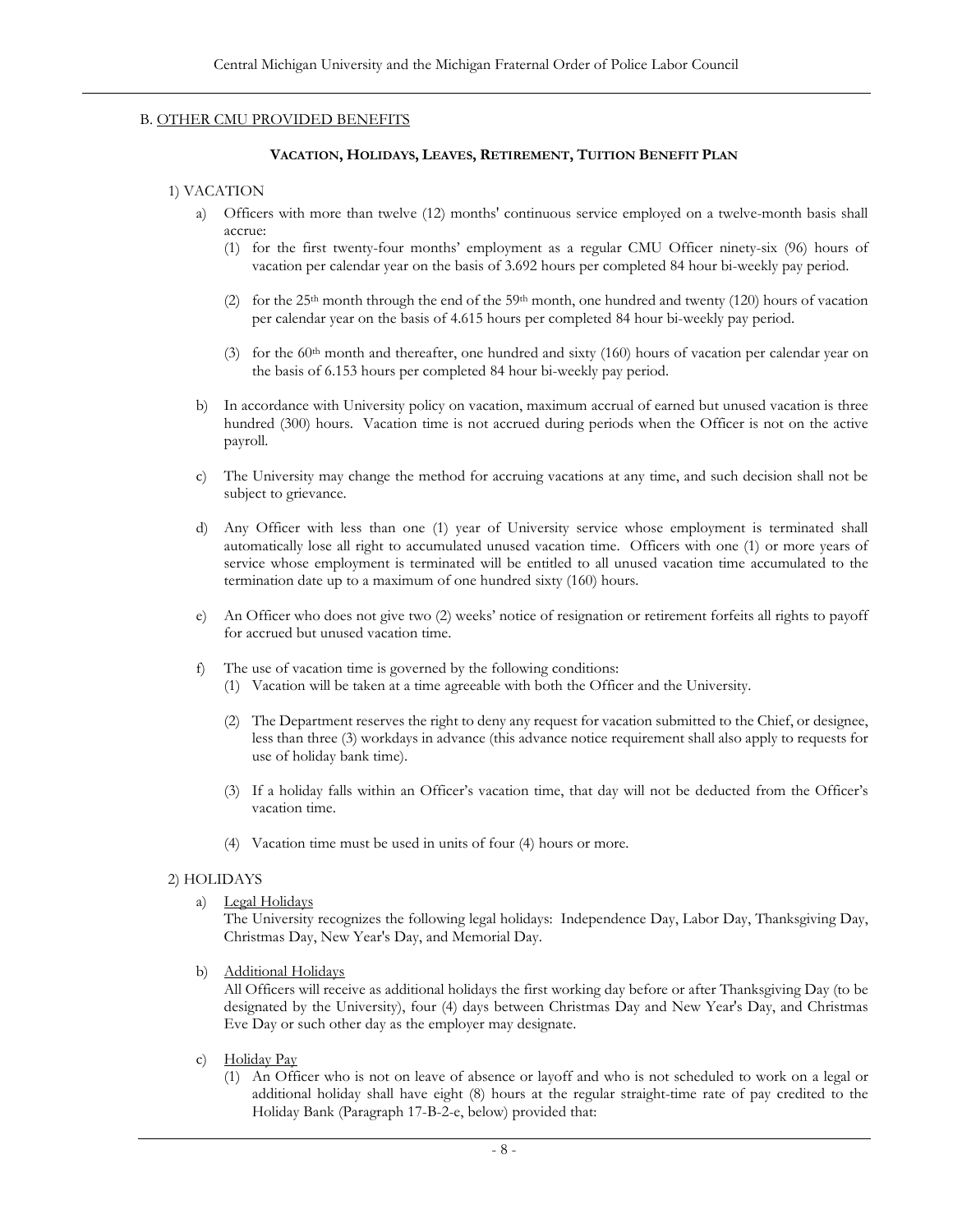- (i) Such Officer is and has been on the active payroll of the University immediately preceding the holiday involved; and
- (ii) Such Officer works or is excused from the Officer's scheduled workday immediately preceding and that Officer's scheduled workday immediately succeeding the holiday involved.
- (2) An Officer scheduled to work on a legal or additional holiday and who does not work that day or is not excused from work, shall receive no pay for such holiday; 8 hours' pay at the regular straight-time rate of pay shall be deducted from the Holiday Bank for each scheduled legal or additional holiday work day not worked.
- (3) When a legal or additional holiday falls on a Sunday and under the Agreement the holiday is observed by the University on the following Monday and where an Officer's regular schedule requires the Officer to work on that Sunday with the following Monday off, the holiday for that Officer will be Sunday.
- (4) When a legal or additional holiday falls on a Saturday and under the Agreement the holiday is observed by the University on the preceding Friday and an Officer's regular schedule required the Officer to work on that Saturday with the preceding Friday off, the holiday for that Officer will be Saturday.
- (5) Officers required to work on one (1) or more of these legal holidays will be paid at two (2) times their straight-time rate for that day and will also be paid for an additional day at their straight-time rate in lieu of the holiday, or be given an additional day off that must be used within 12 months of the date it was earned at a time to be arranged by the supervisor. If such additional time off cannot be arranged, the Officers will be paid for an additional day at their regular straight-time rate, in lieu of the holiday.
- (6) The Department reserves the right, consistent with minimum shift requirements (see Article 24-E-4), to force all but one officer off of assigned schedules on any legal holiday as defined in 17-B-2-a, above.
- d) Holiday Shifts

For 12-hour shift purposes, holiday shifts begin at 7:00 a.m. on the day of the holiday and end at 6:59 a.m. on the following day. An employee scheduled to work during this 24-hour period will receive premium pay for the holiday and will be considered to have worked the holiday. Banked holiday time must be used in the contract year it is given.

- e) Holiday Bank
	- (1) For administrative simplicity, up to ninety-six (96) hours of holiday pay (as defined and described in Article  $17(B)(2)(a)$  and (b), above) will be placed in a holiday bank for each Officer to cover the six (6) recognized legal holidays provided in Article 17(B)(2)(a) and the six (6) additional holidays provided in Article 17(B)(2)(b).
	- (2) The use of the Holiday Bank as an administrative tool is not intended to confer upon any Officer additional holiday pay beyond that defined in Article 17(B)(2). Banked holiday time must be used in the contract year in which it is awarded.
	- (3) With the approval of the Chief/CMU PD, or designee, an Officer may use "Banked Holiday Time" to cover approved absences, other than those covered (or coverable) by Sick Leave.
	- (4) Officers newly joining the Department will be credited with sufficient holiday bank hours to cover those holidays scheduled to occur from the date of hire thru June 30<sup>th</sup>.
	- (5) Once the ninety-six (96) hours of banked holiday time has been depleted, Officers regularly scheduled to work but who are given the holiday off to maintain normal holiday staffing levels must use other paid time off (other than sick leave) to be compensated for the day.
	- (6) If the University offers additional holidays in any calendar year beyond those provided in Article 17(B)(2), the hours for such extra "additional" holidays will be added to the holiday bank. Such extra "additional" holiday hours shall not accumulate from year to year.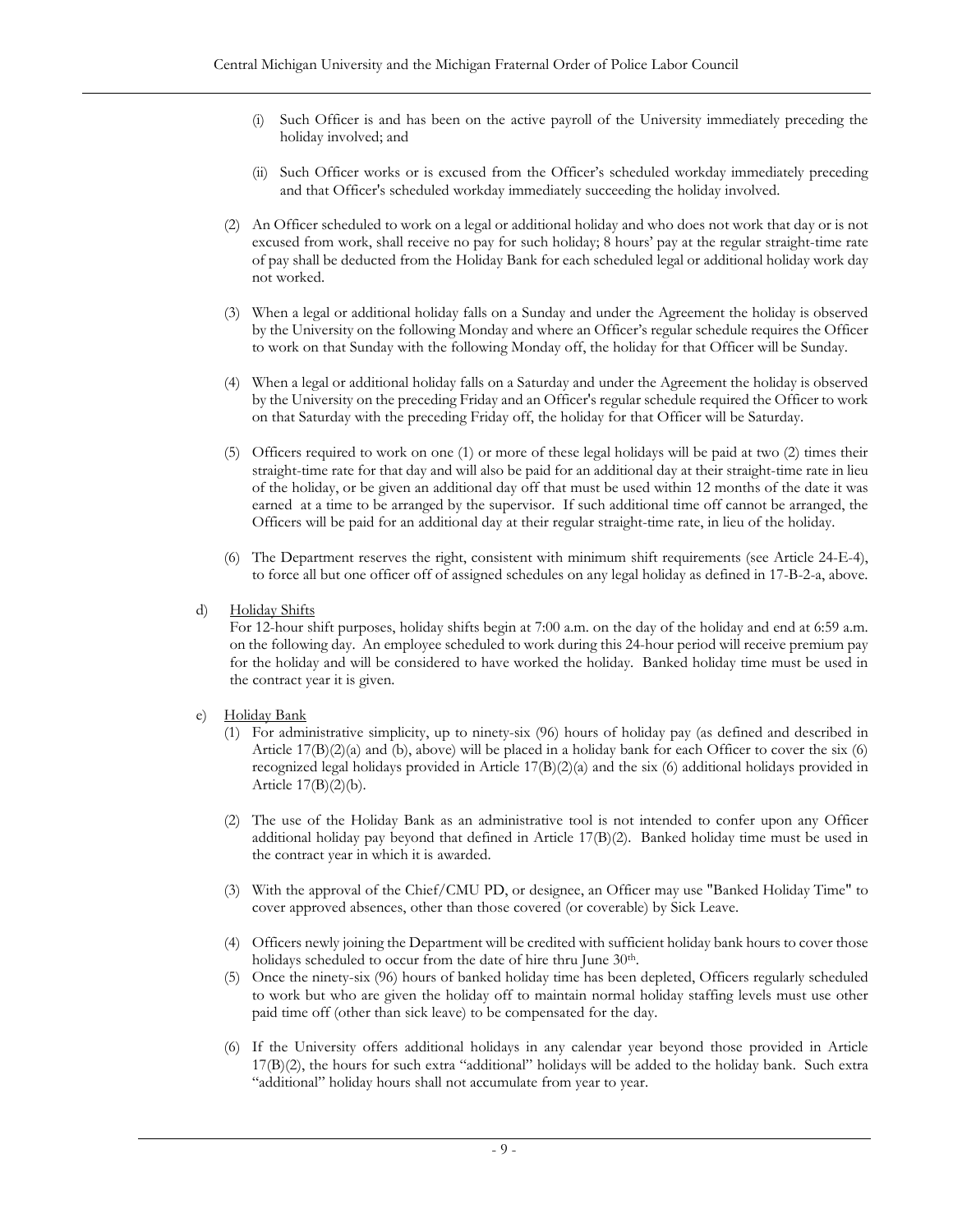- (7) An Officer that separates from the university will be charged for holiday bank hours used that exceed hours attributable to holidays occurring between July 1<sup>st</sup> and the Officer's date of separation. There will be no payout of unused holiday hours for holidays occurring between the date of separation and June 30<sup>th</sup>. Holiday bank hours may not be used to extend an Officer's termination date.
- (8) The University takes note of the Central Michigan University Police Department's practice of administering this holiday bank on a fiscal year basis (July 1st through June 30th), and will continue to respect that practice. However, the University reserves the right to require the Department to revert to a calendar year basis for annual holiday administration. In such case, the University will provide the Department and the Union at least three (3) months' advance notice. On the effective date of the change to a calendar year basis, Article 17-B-2-e-4 will be amended by substituting December 31<sup>st</sup> for June 30th and Article 17-B-2-e-7 will be amended by substituting January 1st for July 1st and December 31st for June 30th.

# <span id="page-13-0"></span>3) LEAVES

a) Leaves with Pay – the following description of "leaves with pay" is illustrative only.

(1) Court-Required Service

An Officer who serves on jury duty or as a subpoenaed witness (but not as a party to the action or as a party to an action against the University) will be provided paid release time from the regular schedule for such service, but in no case will the Officer be entitled to any pay for time beyond the normal scheduled hours. An Officer is expected to report for regular University duty when temporarily or permanently excused from attendance at court.

- (2) Funeral Leave
	- (i) An Officer will be given leave of absence with pay not to exceed twenty-four (24) hours per occasion (at least one day of which is to attend the funeral) in case of death of any of the following relatives:
		- (a) Spouse, children
		- (b) Brothers, sisters, brothers-in-law, sisters-in-law
		- (c) Parents, fathers-in-law, mothers-in-law, sons-in-law, daughters-in-law, grandparents, spouse's grandparents, grandchildren
		- (d) Relatives living in the Officer's household
	- (ii) An Officer will be given leave of absence with pay not to exceed twelve (12) hours per occasion to attend the funeral in case of death of an aunt, uncle, niece, or nephew.
	- (iii) An Officer may request additional time off in connection with an approved request for funeral leave. Such request shall not be unreasonably denied. If approved, the Officer may use accrued vacation, personal, comp time, or time from the Officer's holiday bank to cover the additional time off.
- (3) Military Leave, Short Tour
	- (i) Any Officer who is a member of the National Guard, Officer's Reserve Corps or similar military organizations will be allowed an approved leave of absence not to exceed fifteen (15) days in any calendar year when ordered to active duty for training.
	- (ii) The University will pay the difference between the Officer's military pay and regular straight time rate, exclusive of all premiums, overtime, etc., if the Officer's military pay is less. The computation of this difference will be:

University pay for the authorized period of time less all military pay and allowances for that period.

(iii)Alternatively, if the Officer requests and is scheduled for vacation during this leave, the Officer will receive full vacation pay rather than receiving the difference in pay as described above.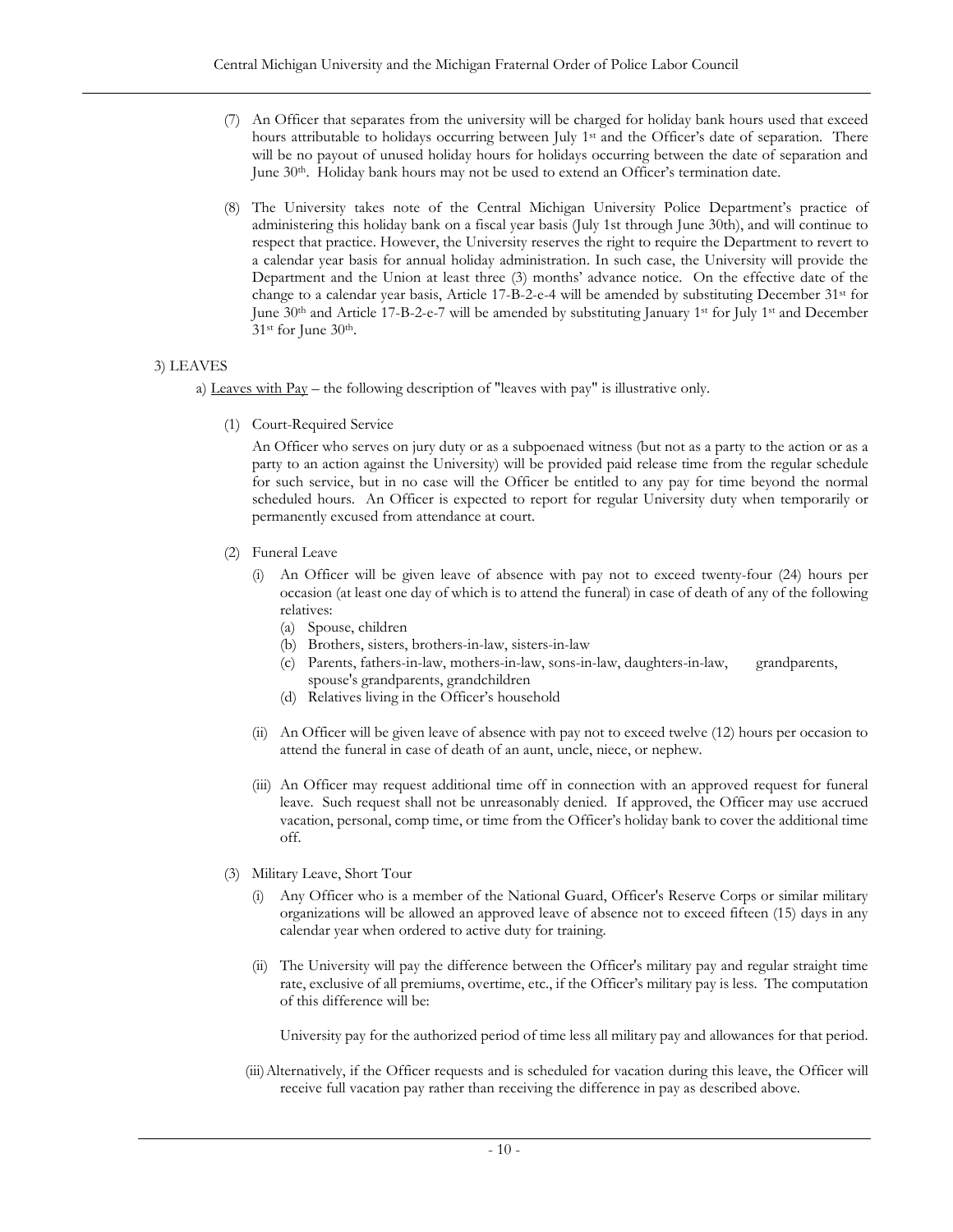### (4) Personal Leave

- (i) An Officer will be given an approved absence not to exceed twenty-four (24) hours in any calendar year.
- (ii) In the first year of hire, any Officer hired before July 1 is provided twenty-four (24) hours and any Officer hired after July 1 is provided twelve (12) hours.
- (iii) Personal leave may be used in units of one (1) hour or more.

### (5) Sick Leave

- (i) Regular and provisional full-time CMU Officers shall accrue sick leave at the rate of eight and sixtyseven one-hundredths (8.67) hours each month (one hundred and four (104) hours per year maximum accrual).
- (ii) Sick leave may be accumulated up to one thousand and forty (1040) hours.
- (iii) Sick leave will be paid at one hundred (100%) percent of the Officer's regular wage rate.
- (iv) An Officer who has used all available sick leave will be removed from the payroll until the Officer reports back to work unless the Officer elects to use other available accrued leave time.
- (v) Use of Sick Leave Days
	- (a) An Officer may use accrued sick leave days for absences due to illness, injury, or pregnancy in any month of the year that the Officer is scheduled on the payroll.
	- (b) Sick leave can be used in units of one-half (1/2) hour or more.
	- (c) Accrued sick leave may be used as "sick-family" to attend to members of the Officer's immediate family who are ill or injured. For the purposes of this provision, the definition of "immediate family" will be the same as that used in the FML guidelines found at [http://www.cmich.edu/hr.](http://www.cmich.edu/hr)
- (vi) Medical Statement: Any Officer desiring consideration for sick leave benefits may be required to file with the University either a physician's statement or a sworn affidavit, at the University's election, that the claim for sick leave is bona fide. Until such statement is filed, if requested, all absences will be considered as lost time, and the Officer's pay will be reduced accordingly.
- (vii) Definitions (applicable to sick leave):
	- (a) Working day: any day of the week, provided such day is a scheduled workday for the Officer.
	- (b) Work week: for purposes of sick leave, a week shall be interpreted to mean any five (5) days of a regular work week determined by the Officer's work schedule.
- (viii) Abuse of Sick Time: The Union recognizes that abuse of sick leave or excessive sick leave is grounds for dismissal or other discipline as elected by the University.
- b) Family and Medical Leave
	- (1) In compliance with the Family and Medical Leave Act of 1993, the University will provide eligible Officers paid/unpaid leave of up to twelve (12) workweeks per calendar year for certain family and medical reasons.
	- (2) Officers may elect to leave up to forty (40) hours of vacation time banked prior to taking unpaid leave. Otherwise, Officers are required to use all paid vacation and personal leave (and all sick leave for the Officers own serious health condition) in conjunction with leave under this provision prior to utilizing approved Family and Medical Leave without pay.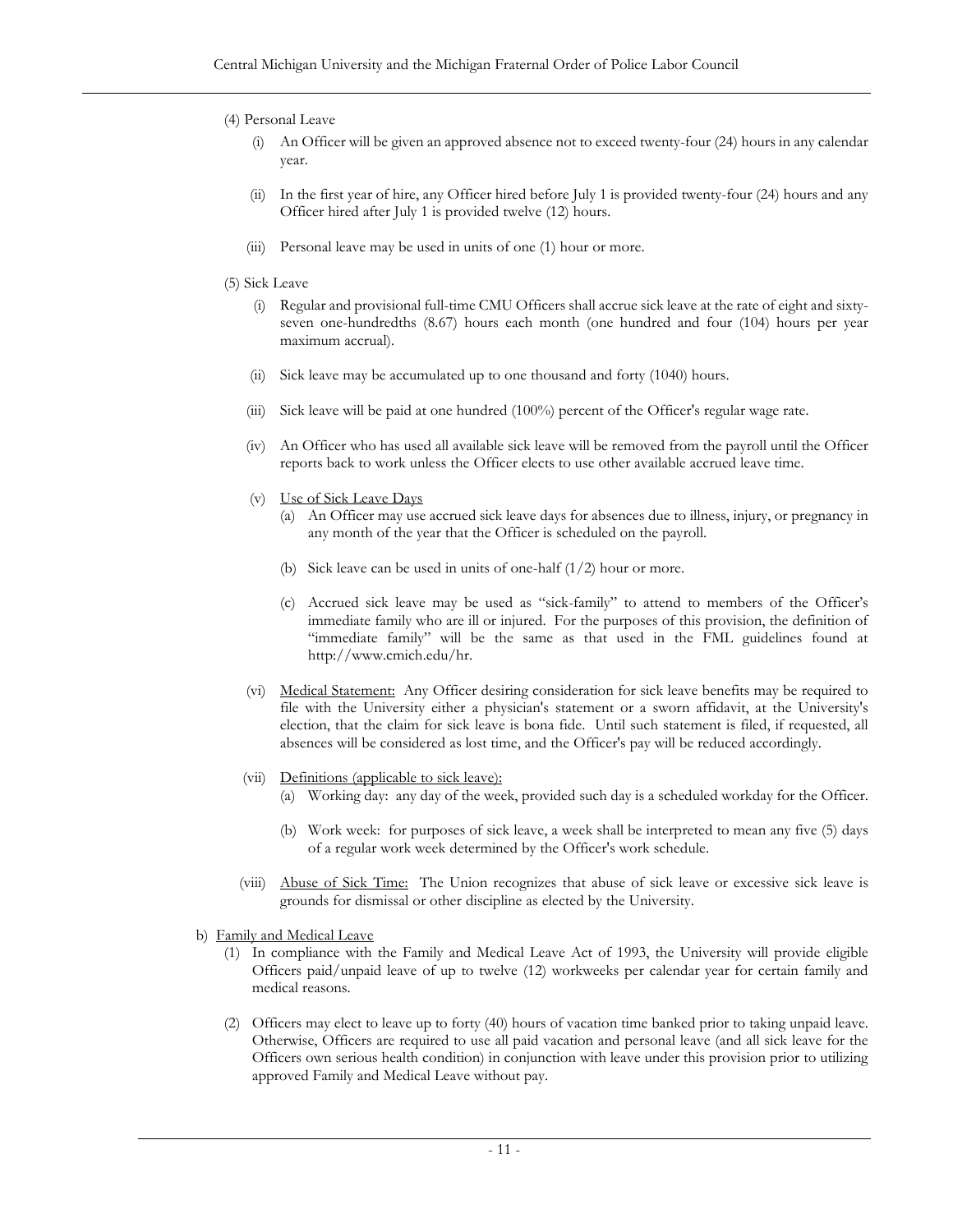FOR REFERENCE ONLY: The use of Family and Medical Leave shall be in accordance with the University's Family Medical Leave guidelines found on the World-Wide Web at [http://www.cmich.edu/hr.](http://www.cmich.edu/hr)

- c) Personal Leave without Pay
	- (1) Leaves of absence without pay of up to three (3) months may be granted at the discretion of the University for Officers who have been employed by the University as a regular Officer for at least 12 months.
	- (2) Leaves may be granted for such reasons as, but not limited to, education, settlement of an estate, adoption of a child, serious illness of a member of the Officer's family, medical leave not covered by FML, or child care, but not for the purpose of obtaining employment elsewhere.
	- (3) Leaves of absence of this type may be extended by the University for additional three (3) month periods, but the total leave time shall not exceed one (1) year.
- d) Long-Term Military Leave

The University will comply with appropriate state and federal laws in effect at the time a long-term military leave is granted and/or terminated.

- e) Return from Leave
	- (1) An Officer returning from a leave of absence for medical, sickness or personal leave without pay may be required by the Department to furnish a physician's statement as to that Officer's physical condition and the physician's opinion as to the Officer's ability to carry on the Officer's duties in a normal fashion.
	- (2) In the event of a dispute involving an Officer's physical or mental ability to perform that Officer's job upon return to work at the University from a layoff or leave of absence of any kind, the parties agree to the following:
		- (i) If the Officer is not satisfied with the determination of the doctor designated by the University, that Officer may submit a report from a doctor of that Officer's own choosing and own expense.
		- (ii) If the doctors' reports are contradictory, the Officer may request that the University arrange a third opinion. The designated doctor of the University and the Officer's doctor shall agree upon a third doctor to submit a report to the University and the Officer. The decision of the third doctor shall be binding on the parties. The expense of the third party shall be shared equally by the University and the Officer.

All references to doctor in this section mean a recognized, certified professional in the appropriate field.

- (3) The University may require Officers returning from any leave to see a physician designated by the University.
- f) Medical Information
	- (1) When medical verification of absences or return to work is deemed necessary by a department administrator, an Officer must secure such medical verification from the Officer's attending physician.
	- (2) Medical verification that does not specifically address the following will be considered insufficient and of no effect:
		- Diagnosis
		- **Prognosis**
		- Treatment plan
		- Why the illness/injury is debilitating
		- The anticipated duration of the debilitating illness/injury
		- Ability to perform Officer's work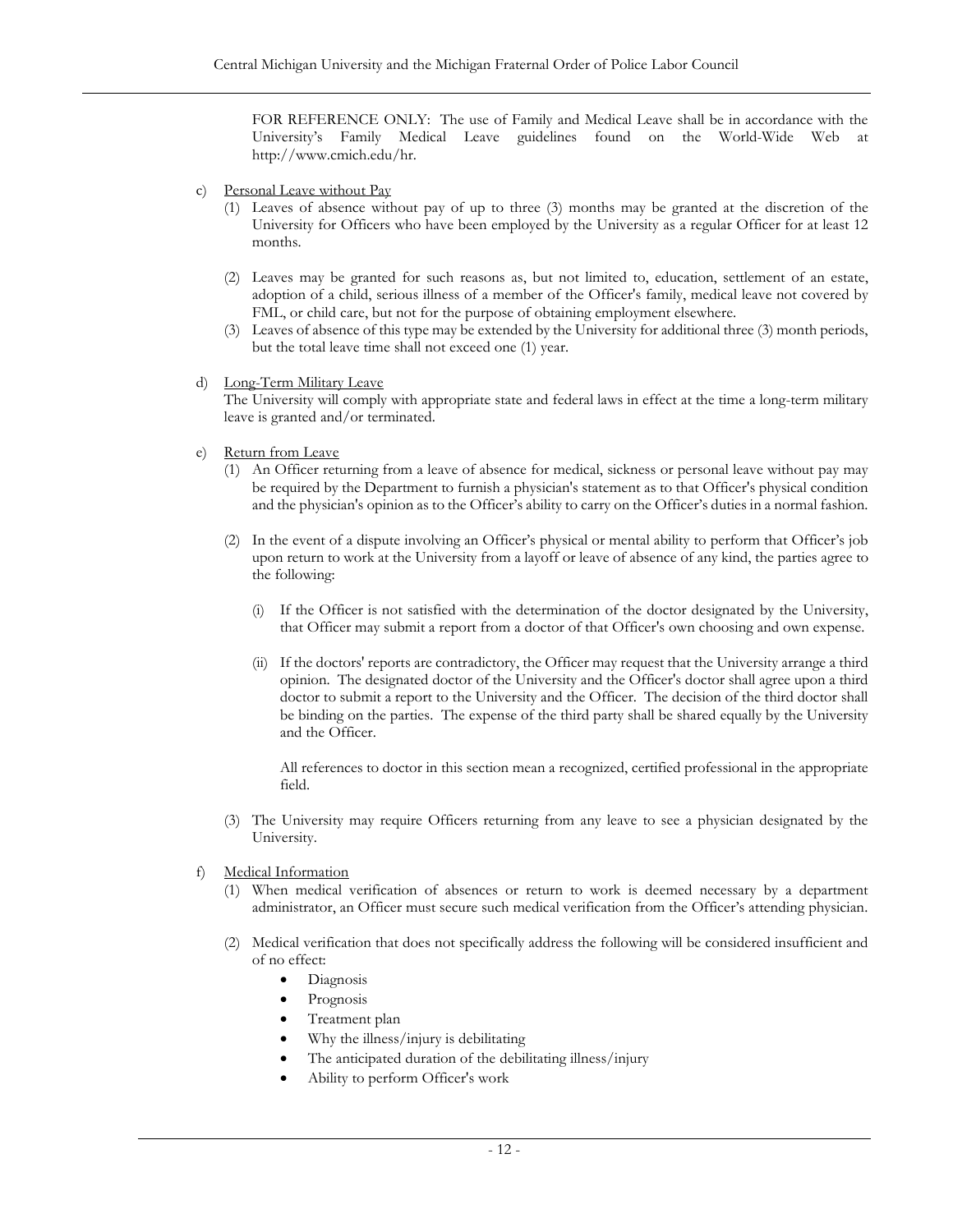(3) Due to the sensitive nature of the information provided, the University will treat it confidentially among those who need the information.

#### <span id="page-16-0"></span>4) RETIREMENT

#### a) MPSERS

- (1) Officers hired prior to January 1, 1996, are required to participate in the Michigan Public School Officers Retirement System (MPSERS), as required by law.
- (2) The MPSERS plan is governed by state statute and the conditions and provisions of this plan are subject to change by the state. MPSERS plans require ten (10) years of vesting in order to be able to collect retirement benefits.
- (3) Officers who enrolled in MPSERS after January 1, 1990 were automatically in the Member Investment Plan (MIP), which requires an Officer contribution that varies with salary but is approximately four percent (4%) of salary. Benefits from both the MIP and the Basic Plan are based on years of service and average salary.
- (4) New Officers who were previously in MPSERS at one of the following seven state institutions: Central Michigan, Eastern Michigan, Ferris State, Lake Superior State, Michigan Technological, Western Michigan, or Northern Michigan, will be required to re-enroll in MPSERS.
- b) 403(b) Basic Retirement Program
	- (1) Officers hired on or after January 1, 1996 will be eligible for the 403(b) Basic Retirement Program (403(b) Basic) as described below.
	- (2) The 403(b) Basic program is a defined contribution plan with immediate vesting. There is no required Officer contribution, although Officers are encouraged to contribute toward their retirement through the University's voluntary tax deferred investment program.
	- (3) University contributions to an Officer's 403(b) Basic account will commence as of the date of hire.
	- (4) University Contribution toward 403(b) Basic: 10%
- c) Mandatory Retirement
	- (1) All Officers shall retire not later than the fiscal year in which they attain the age of sixty-five (65).
	- (2) The University may grant extensions of service beyond the mandatory retirement age for indefinite periods not to exceed one (1) year each.
- d) CMU Retiree Status
	- (1) An Officer will be eligible for CMU Retiree status if the Officer has been employed for twenty-five (25) years and any age at Central Michigan University, or a minimum of ten (10) years and the attainment of at least age fifty-five (55), or employed for at least ten (10) years and any age if totally or permanently disabled as defined by the Social Security Administration.
	- (2) The University reserves the right to amend or modify these criteria at any time, and such decision shall not be subject to grievance.

### <span id="page-16-1"></span>5) TUITION BENEFIT PLAN

- a) All full time regular and provisional Officers in active paid status as of the official day classes begin for the applicable semester on CMU's main campus (Mount Pleasant) as indicated in the University Bulletin are eligible for the Faculty/Staff Tuition Benefit Plan ("Tuition Benefit"). The terms and conditions of the Tuition Benefit Plan are available in the Benefits & Wellness Office.
- b) Tuition benefit not utilized by the Officer is available to spouse/dependent children who desire to attend classes at Central Michigan University. Spouses and dependent child(ren) may take up to the annual maximum of twenty-four (24) credit hours.
- c) College of Medicine course tuition benefit is limited to the in-state, on-campus doctoral rate.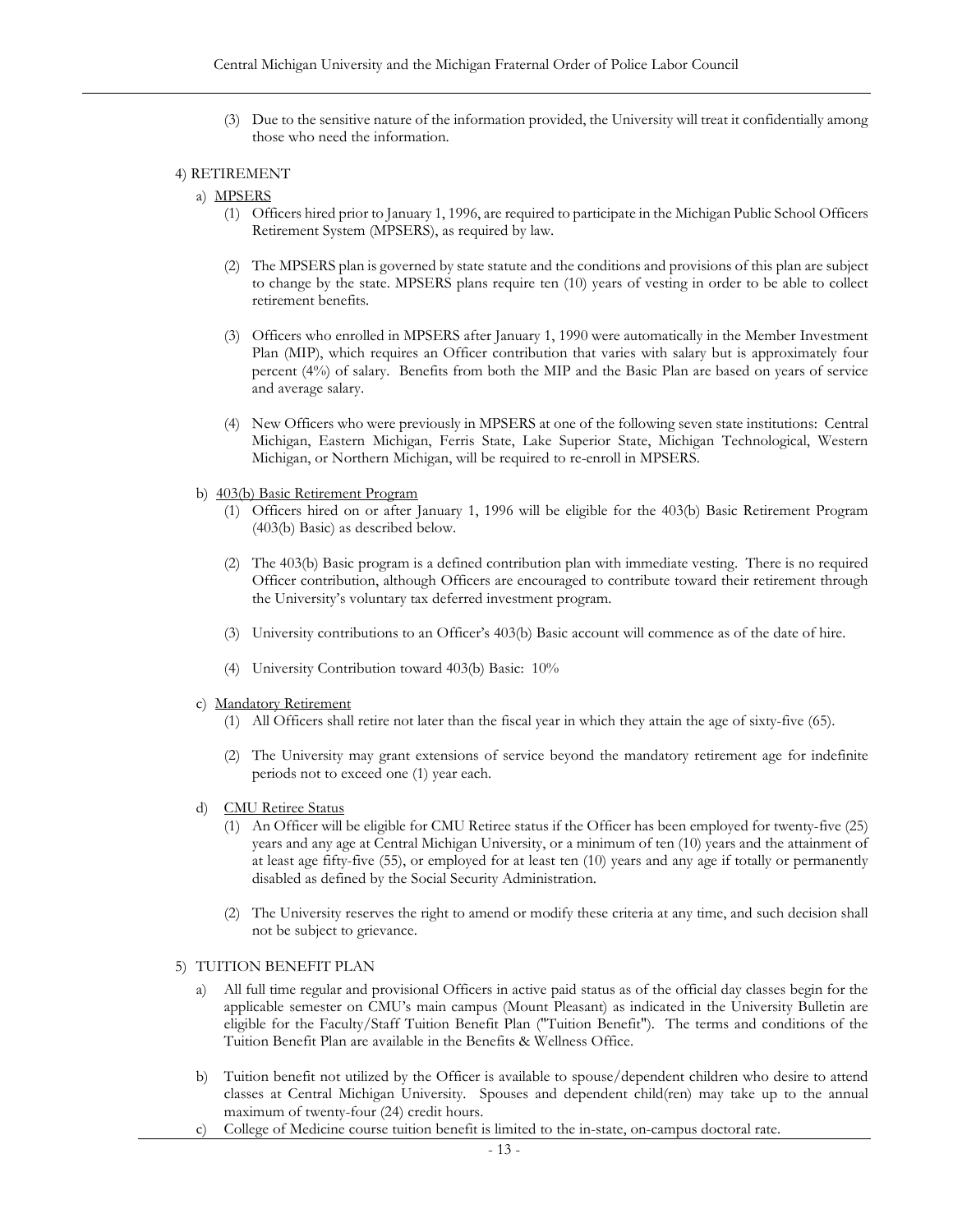# 6) LEAVE FOR EDUCATION IN COLLECTIVE BARGAINING AREAS

Leave of absence without pay may be granted to employees chosen by the Union to received educational instruction in the area of collective bargaining and contract administration. No more than two (2) employees at any one (1) time shall take such leave and any one (1) employee in the bargaining unit shall take no more than one (1) working days of this leave in any calendar year.

# <span id="page-17-0"></span>18. **DRUG AND ALCOHOL TESTING**

- A. In an effort to provide a safer, drug-free workplace for Officers, CMU has implemented a drug and alcohol testing program.
- B. All blood and urinalysis testing will be performed by a CMU designated collection site and laboratory.
- C. Testing for controlled substances will be done through urinalysis and/or blood testing at the discretion of the Department and will test for the controlled substances listed in the University's *Drug- Free Workplace Policy,* Section VIII (C).
- D. Testing for alcohol use may be done through urinalysis or preliminary breathalyzer testing (PBT).
- E. Testing will be done for current Officers under the following circumstances:
	- 1) REASONABLE SUSPICION TESTING
		- a) An Officer will be subject to drug and/or alcohol testing if a supervisor reasonably suspects that the Officer has reported to work, or is working, impaired.
		- b) Testing for reasonable suspicion must be based on:
			- (1) the observations of a trained supervisor, or
			- (2) specific, clearly stated concerns about the Officer's appearance, behavior, speech, or smell.

# 2) POST-ACCIDENT TESTING

Any Officer involved in a job-related accident involving the violation of a safety rule or standard, which did or could have resulted in serious injury or property damage, may be subject to drug/alcohol testing.

- 3) RETURN TO WORK TESTING
	- a) An Officer returning to work after a positive test will be subject to testing prior to returning to the Officer's position.
	- b) The Officer must have negative test results to return to work.
	- c) An Officer will also be subject to periodic follow-up testing as designated by the Officer Assistance Program (EAP) professional.
- 4) CONSEQUENCE OF A POSITIVE TEST RESULT
	- a) The discipline process for any Officer with a positive test under the reasonable suspicion testing or postaccident programs will be determined based upon the Officer's past work history and may include termination from employment.
	- b) An Officer who tests positive will be suspended without pay pending an evaluation by the EAP professional. The EAP professional will determine if enrollment in a rehabilitation program is necessary.
	- c) An Officer will be returned to work upon proof of enrollment in a rehabilitation program (if necessary) and/or negative test results on return to work drug and/or alcohol testing.
	- d) Failure to present proof of participation in, or completion of the rehabilitation program, will result in immediate termination.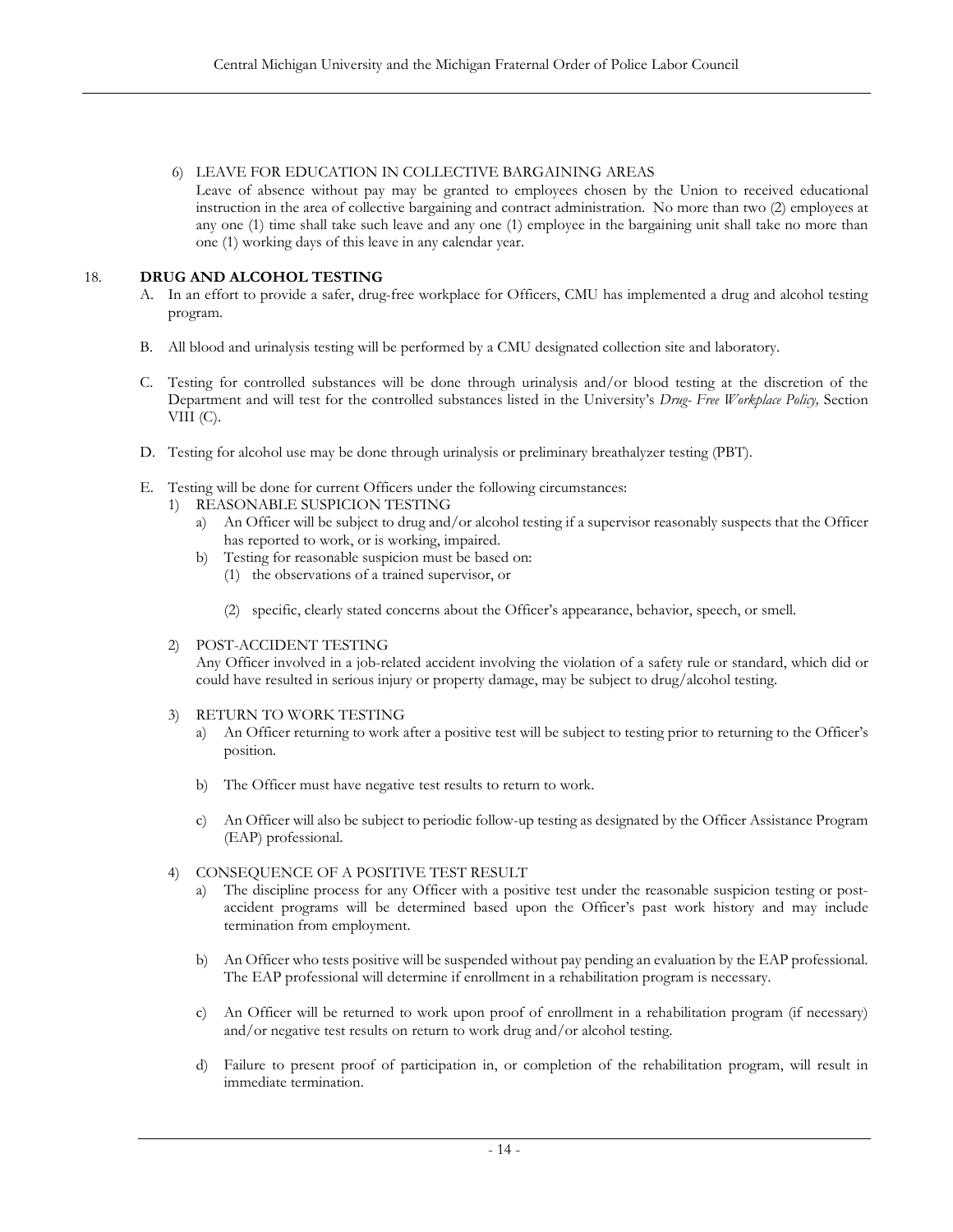- e) An Officer returning to work after a positive test will be subject to random testing as determined by the EAP professional. A second positive test result at any point in the process will result in termination.
- f) Levels for determining whether a drug test is positive or negative are the same as those set by the Department of Transportation for Commercial Drivers, as reflected in the University's *Drug- Free Workplace Policy,* Section VIII $(C)$ .
- g) Confirmation tests will be conducted with a positive result on any test. In some cases, a confirmation test will be sent to an outside laboratory for confirmation of results.
- 5) OPPORTUNITY TO JUSTIFY A POSITIVE TEST RESULT
	- a) An Officer shall have the opportunity to submit medical documentation that may support a legitimate use for a specific drug.
	- b) The information will be reviewed by the Medical Review Officer (MRO) of the testing laboratory to determine legitimacy.
	- c) The MRO, or a representative of the MRO, will contact the Officer and University of the decision as to whether the test is considered positive or negative.
- 6) REFUSAL TO SUBMIT, FAILURE TO APPEAR OR TAMPERING An Officer who refuses to be tested, fails to report for testing within 60 minutes of notification, or attempts to influence the test results will be terminated. Such termination shall be without recourse to the grievance procedure.
- 7) FAILURE TO GIVE ADEQUATE SAMPLE An Officer who fails to provide a urine sample without valid medical explanation, shall be considered to have a positive test and subject to discipline as such.

### 8) CONFIDENTIALITY AND ACCESS TO RECORDS

- a) All actions taken under the authority of this program will be administered in a fashion to maintain the confidentiality of the Officer.
- b) Results of all testing will be sent to the CMU Drug & Alcohol Coordinator, who will notify the Officer of the results.
- c) In the event the results are positive, the CMU Coordinator will contact the Officer's supervisor and the Officer Relations Office disclosing only that the results were positive. This is necessary in order to proceed with the discipline process and referral to the EAP.
- 9) RESOURCES/ASSISTANCE
	- a) The University supports the prevention of substance abuse by its Officers and encourages Officers with alcohol and other drug dependency problems to obtain assistance.
	- b) Leaves of absence to obtain treatment may be obtained under the medical leave provision of the appropriate collective bargaining agreement or other University procedures.
	- c) Officers with drug dependency problems are encouraged to contact the Officer Assistance Program.
	- d) An Officer who voluntarily admits to a use/abuse problem and seeks assistance through the EAP will be exempt from the discipline process as a first time offender, but will be subject to random testing as specified by the EAP professional for one year after successful completion of a rehabilitation program. A positive test result or continued abuse subsequent to said program will be cause for termination.

#### <span id="page-18-0"></span>19. **ANNUAL PHYSICAL EXAMINATION**

Officers may be required to submit to an annual physical examination for the purpose of determining their ability to carry on their duties in a normal fashion and for the purpose of obtaining a general statement as to the physical condition of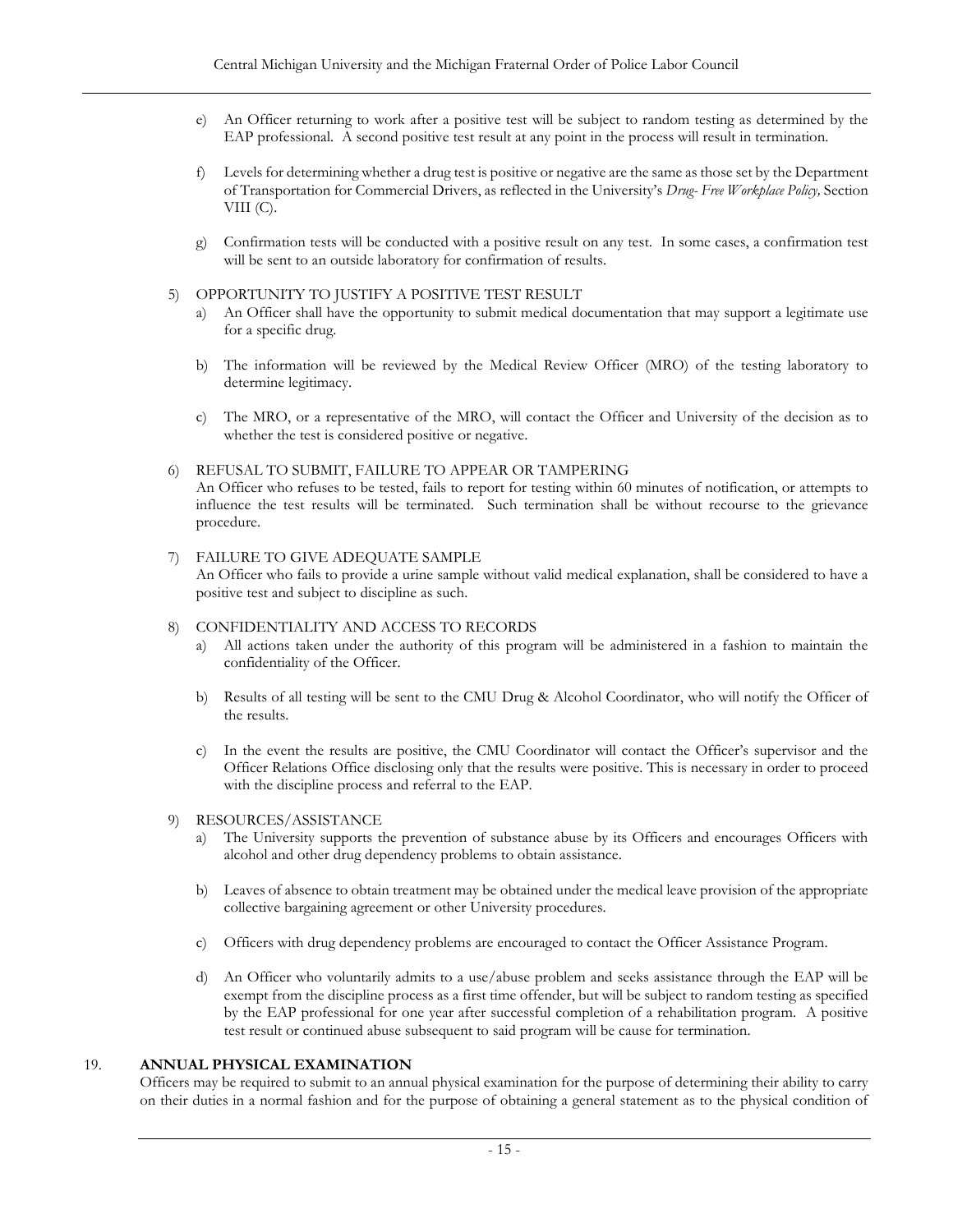the Officers. The physical examination shall be conducted by a physician appointed by the University. The cost of such an examination is borne by the University.

#### <span id="page-19-2"></span><span id="page-19-1"></span><span id="page-19-0"></span>20. **PAY**  A. WAGES

#### 1) WAGE RATE SCHEDULE

|                   | Wage Rate Schedule 2021-22 |         |         |  |  |
|-------------------|----------------------------|---------|---------|--|--|
|                   | Rate A                     | Rate B  | Rate C  |  |  |
| Police<br>Officer | \$25.00                    | \$27.00 | \$29.00 |  |  |

- a) Rate "A" applies to an officer who has accumulated up to two (2) years of relevant experience.
- b) Rate "B" applies to an officer who has accumulated at least two (2) years but less than four (4) years of relevant experience
- c) Rate "C" applies to an officer who has accumulated at least four (4) years of relevant experience.
- d) Effective July 26, 2021, "Relevant experience", as used herein for Rates A, B and C, includes prior experience as a certified police officer plus credit for the highest college degree completed prior to hire as a CMU police officer. See table, below:

| <b>College Degree</b> | <b>Experience Credit</b> |
|-----------------------|--------------------------|
| Associate's           | 2 years' experience      |
| Bachelor's            | 4 years' experience      |

e) Due to past longevity and parking buyouts, officers hired before December 31, 1998 will maintain their rate differential above Rate C. Officers hired on or after January 1, 1999 will be paid on the Wage Schedule at the appropriate rate.

### 2) BASE WAGE INCREASE

- a) 2021-22: 1.5% base wage increase, plus market adjustments to arrive at the 2021-22 rates posted above in the Wage Rate Schedule shown in Article 20-A-1. All changes shall be effective as of the date the final tentative agreement is ratified by the bargaining unit, provided the university thereafter ratifies the final tentative agreement.
- b) 2022-23: "same as" the P&A employee group.
- c) 2023-24: "same as" the P&A employee group
- d) For purposes of this provision, "increase" is defined as: a base wage increase; a non-base lump sum payment expressed as a percentage of the underlying base rate; or a fixed dollar non-base lump sum payment

### 3) EFFECTIVE DATE OF INCREASES

- a) Wage Rate Schedule
	- (1) Step increases described in Paragraph 20-A-1, above, will be effective at the beginning of the fiscal year immediately following an eligible officer's accumulation of the relevant experience requirements shown above for Rate A, B, or C and shall be applied after any base wage increase applicable for that same fiscal year as provided in Paragraph 20-A-2.
	- (2) Except for the parking and longevity buyout differential noted above in Paragraph 20-A-1-e, no officer shall be paid a wage above the applicable Wage Rate shown in 20-A-1 or 20-A-4-c.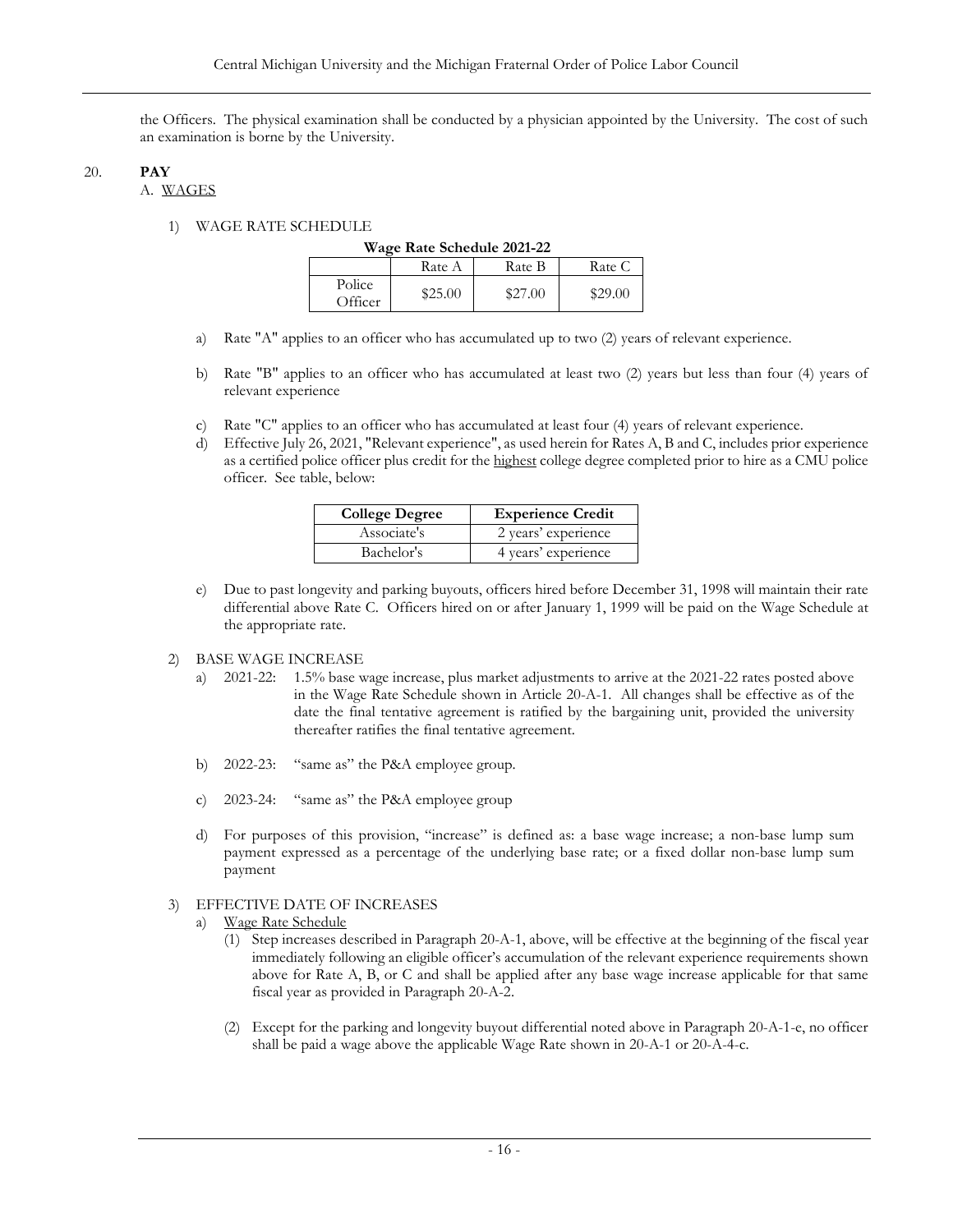- b) Base Wage Increases:
	- (1) For bargaining unit members on the university's active payroll as of the effective date of the P&A wage adjustment in years two and three, the wage increase will be effective as of the bi-weekly pay period that includes the effective date of the P&A wage adjustment.
	- (2) For bargaining unit members on an unpaid leave of absence as of the effective date of the P&A wage adjustment, the wage increase will be effective as of the bi-weekly pay period that includes the date of the Officer's official return to work.
- 4) RETENTION WAGE INCREASES The University has established two "retention rates" for members of the bargaining unit as shown below:
	- a) R1: for CMU police officers with more than five (5) years completed, continuous CMU service but less than eleven (11) years completed, continuous CMU service.
	- b) R2: for CMU police officers with 11 or more year's completed, continuous CMU service.

c)

| <b>Retention Rate</b><br>Criteria |                                              | Rate         |
|-----------------------------------|----------------------------------------------|--------------|
| R1                                | More than 5 years continuous CMU service but | \$30/hour    |
|                                   | less than 11 years                           |              |
| R <sub>2</sub>                    | 11 or more years continuous CMU service      | \$30.50/hour |

d) Step increases described in Paragraph 20-A-4-c, above, will be effective at the beginning of the fiscal year immediately following an eligible officer's accumulation of the relevant experience requirements shown above.

### 5) PAY PERIOD

The University reserves and retains the right to modify the pay period cycle. This clause overrides any other contract language concerning bi-weekly pay periods or other pay cycles.

### <span id="page-20-1"></span><span id="page-20-0"></span>B. OVERTIME AND COMPENSATORY TIME

### 1) OVERTIME RATE

- a) All approved hours worked in excess of eighty-four (84) hours in an Officer's bi-weekly work period will be compensated at time-and-one-half the highest hourly rate of pay earned during the pay period.
- b) For the purpose of computing overtime pay, the Officer's straight time rate (excluding premium pay for overtime) will include shift differential whenever applicable.
- c) For the purpose of computing overtime pay, hours paid for sick leave, vacation, holiday, comp time or personal days will be counted as "hours worked."
- <span id="page-20-2"></span>2) COMP TIME
	- a) With approval of the Chief/CMU PD, or designee, an Officer may be granted equivalent time off ("comp time") in lieu of overtime pay.
	- b) REFERENCE: The use of compensatory time shall be in accordance with the University's compensatory time guidelines.

### <span id="page-20-3"></span>3) PYRAMIDING OF OVERTIME PROHIBITION

Allowance of overtime or premium pay (other than shift differential) for any hour or part of an hour excludes that hour from consideration for overtime or premium pay on any other basis, thus eliminating any pyramiding of overtime or premium payments.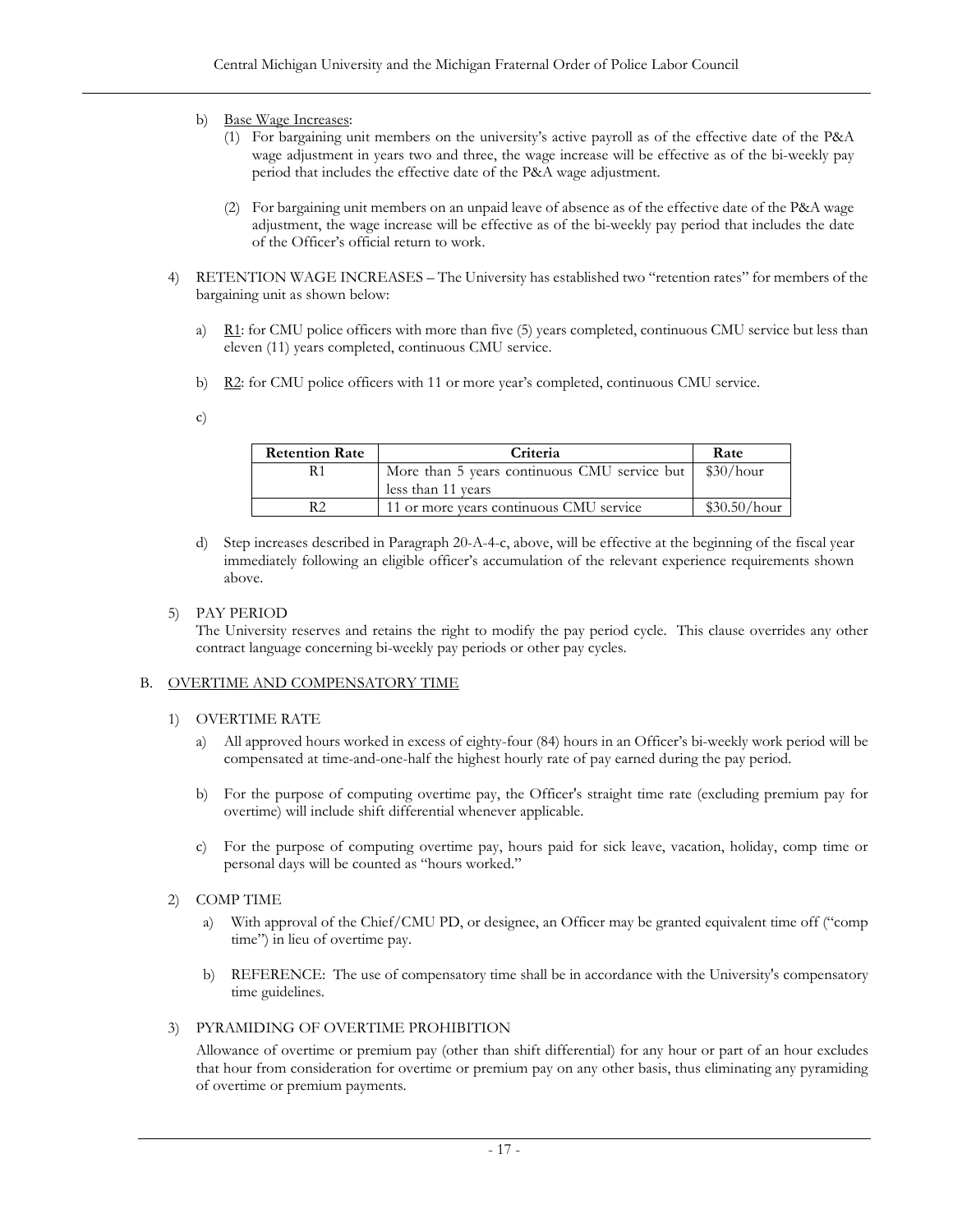# <span id="page-21-0"></span>4) OVERTIME FAIRNESS

While distribution of overtime on an approximately equal basis is a desirable goal, the parties recognize that situations do occur in CMU Police Department operations that do not always allow for absolute fairness in overtime distribution. Such circumstances shall not be subject to grievance.

- a) Whenever overtime is required, the Officer with the lowest number of overtime hours will be called first and so on down the list in an attempt to equalize overtime hours. Probationary officers may be excluded from consideration of overtime at the discretion of the Department.
- b) Officers on limited duty are excluded from overtime if the overtime requires duties they cannot easily assume due to their current condition, as determined by the Department.
- c) Each time an Officer is offered overtime the number of overtime hours worked will be credited to the Officer's overtime total. Officers who refuse overtime on an offer basis and who are later ordered to work, despite their refusal, will have their overtime account credited only for the amount of overtime hours worked in that instance.
- d) The normal maximum Officers are permitted to work is sixteen (16) continuous hours, except that in emergencies, they may be required to work more. The University reserves the right to deny an Officer schedule changes that would require excessive sixteen (16) hour days in a row.
- e) Officers on paid time off or other approved leave of absence shall not be offered overtime.
- f) New Officers will be credited initially with the highest number of individual hours in the group, plus one (1) additional hour.
- g) The overtime equalization chart shall be maintained, routinely updated, and made available. On each July 1, all Officers on the overtime equalization chart will be maintained in their relative order (lowest hours to highest hours). Each Officer's starting hours on the overtime equalization chart for the new fiscal year will be set to their ranking on the chart (i.e., 1, 2, 3, 4, and so on) such that each Officer on the July 1 chart is separated by one (1) hour from the Officer ahead and the Officer behind on the chart.
- h) The overtime record of an Officer absent due to illness or injury for thirty (30) calendar days or more will be credited with the average overtime hours of all officers by equalization groups as of the date when the Officer returns to work, unless, on that date, the Officer's overtime record has a greater number of overtime hours than the average of the overtime for officers in that officer's equalization group. This applies to limited duty assignments and temporary assignments as well.

### <span id="page-21-1"></span>5) SHORT TERM OVERTIME

- a) When on-duty night shift officers are scheduled for short-term overtime (no more than one (1) hour) between 7:00 a.m. and 9:00 a.m., they should continue to work until the overtime commences. They will receive overtime pay between 7:00 a.m. and the end of the overtime assignment.
- b) If the short-term overtime is scheduled to begin after 9:00 a.m., the Officer will be excused at 7:00 a.m. The Officer will then receive report-in pay for the overtime.
- c) When officers are scheduled for overtime that will take place up to three (3) hours prior to the start of their regular shift, they should request overtime only for the time between the beginning of the overtime event and the beginning of their shift.
- d) When an officer's participation is no longer required for an overtime event, the Officer may be released at the Department's discretion with pay for time worked at the appropriate rate.

# <span id="page-21-2"></span>C. REPORT IN PAY

When off duty officers are called in for an assignment not in conjunction with their shifts, they will be paid a minimum of three (3) hours pay at time-and-one-half (1½) their straight time rate. When the Department determines such an assignment does not require a physical response/physical presence and can be performed remotely an officer will be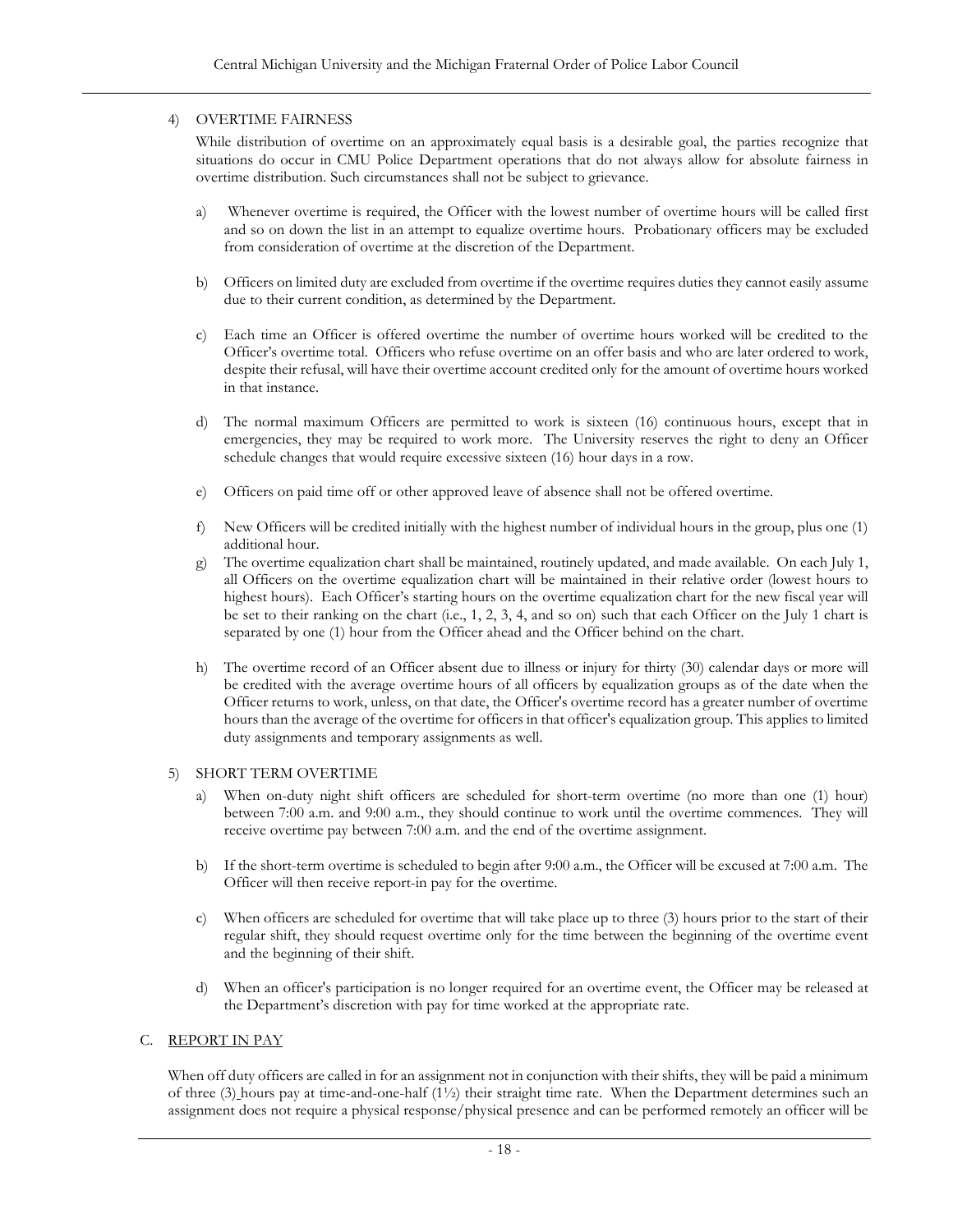paid a minimum of one (1) hour pay at time-and-one-half (1½) their straight time rate. Hours compensated under this provision do not count towards computation of bi-weekly overtime.

Night Shift – 7:00pm to 7:00am Day Shift – 7:00am to 7:00pm

### <span id="page-22-0"></span>D. TRAVEL TIME

- 1) For training programs of one day's duration or less, all travel will be included in the Officer's normal 12-hour workday.
- 2) If the training program ends before the Officer's 12-hour shift ends, the Officer may work the balance of the Officer's shift or may use available comp time or personal time to cover.
- 3) For week-long training programs and schools, the Officer's work schedule for that week will be changed to five 8-hour days. Travel time to and from the location of the training will be paid at the Officer's regular hourly rate, and travel hours will count towards computation of the 84-hour work period overtime limit.

### <span id="page-22-1"></span>21. **LIMITED DUTY ASSIGNMENTS**

The decision as to the availability of a limited duty assignment shall rest in the sole discretion of the Chief/CMU PD, and that decision shall not be subject to grievance.

### <span id="page-22-2"></span>22. **SPECIAL ASSIGNMENT**

- A. From time to time, the Department may offer opportunities for special assignments to members of the bargaining unit. In connection with such an offer, the Department will solicit letters of interest for special assignments.
- B. The department will post an internal notice of special assignment opportunities. Officers interested in a special assignment will provide written notice of such interest to the Chief/CMU PD. The Department will interview Officers who have provided written notice of interest in the special assignment.
- C. The assignment of an Officer to the special assignment shall be at the sole discretion of the Chief/CMU PD who shall have the sole and exclusive discretion to select and appoint an Officer to that Assignment
- D. An Officer assigned to Special Assignments will develop and submit to the Chief/CMU PD for approval and/or modification a flexible work schedule to fulfill the responsibilities assigned to him/her. Scheduling changes from the established shift shall not result in overtime to the member of the bargaining unit or exceed a bi-weekly work period of 84 hours except during "emergency situations" as referenced elsewhere in this Agreement and as approved by management.
- E. The normal pay period for these assignments will be bi-weekly and shall consist of 84 scheduled hours per pay period.
- F. An Officer selected for Special Assignments may be excluded from working holidays at the discretion of the Department.
- G. The Chief/CMU PD, or designee, may terminate a Special Assignment at any time on 10 days' notice.
- H. An Officer on Special Assignment (except an Officer working under the direction and control of another law enforcement agency as authorized by the Chief/CMU PD, or designee) shall remain on the regular overtime call-in list. For an Officer in Special Assignments, any need for overtime related to the Special Assignment, as authorized by the Chief/CMU PD (or designee), shall not be subject to any overtime distribution fairness requirement. If scheduling and availability permit, An Officer on Special Assignment may be called to work overtime as offered by policy and eligibility conditions of the regular overtime procedures.
- I. The normal scheduling provision of the collective bargaining agreement will not apply to an Officer in Special Assignments. An Officer shall have the right to leave such special assignment and be returned to normal duties subject to not less than sixty (60) days' notice prior to the end of the shift term. The parties agree that the intent of this provision is to provide minimum disruption to established shift assignments, and that the reassigned Officer may exercise the right to bid a different shift at the next Shift Selection.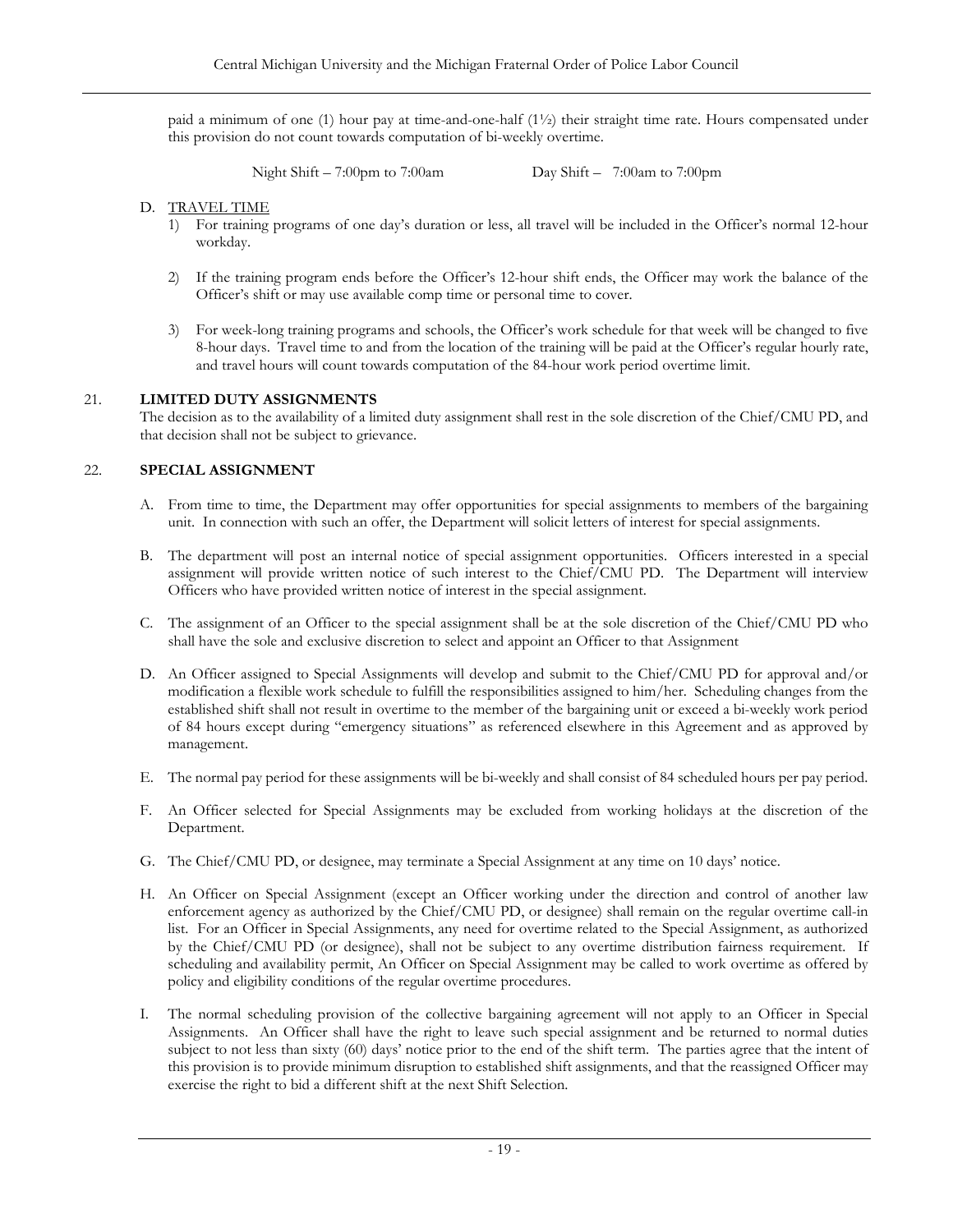- J. An Officer on Special Assignment where "plain clothes" are a requirement may request a clothing reimbursement of up to but not more than \$400 annually for purchase and maintenance of "plain clothes;" and may launder these "plain clothes" through the CMU PD dry cleaning program. The amount actually reimbursed shall be at the discretion of the Chief/CMU PD, or designee.
- K. An Officer designated as Assigned Investigator may identify as "detective" and will receive an 80¢ per hour wage adjustment for the duration of the assignment.

# <span id="page-23-0"></span>23. **LAYOFF**

### A. SHORT-TERM LAYOFF

When the University, or a portion of the University, is closed, Officers may be laid off for up to twenty-five (25) working days, without notice, at the University's sole discretion.

### <span id="page-23-1"></span>B. INDEFINITE LAYOFF

- 1) When a decrease or reallocation in the work force is made, resulting in layoff of regular Officers, the Chief/CMU PD shall designate those positions which are to be vacated by reason of a layoff. Layoff shall be in inverse order of seniority, with least senior being first to be laid off.
- 2) Officers to be laid off for an indefinite period of time will have at least seven (7) days written notice of layoff.
- 3) In the event of layoffs or reduction in the work force, all temporary, provisional and probationary officers shall be laid off before any regular full-time officers.
- 4) The layoff of temporary, provisional, probationary and regular officers in the same classification shall be in the inverse order of seniority.

# <span id="page-23-3"></span><span id="page-23-2"></span>24. **RECALL**

# A. RECALL RIGHTS

- 1) An Officer who is laid off will have the Officer's name remain on the recall eligibility list for a period of time equal to the Officer's seniority at the time of the Officer's layoff or two (2) years, whichever is less.
- 2) If an Officer's MCOLES certification shall have expired before the Officer is actively at work from a recall action, the Officer's recall rights shall terminate as of the date MCOLES certification expired.

# <span id="page-23-4"></span>B. RECALL PROCESS

- 1) An Officer with seniority, who has been laid off, shall be recalled to a vacant position in the bargaining unit in the reverse order of layoff, provided the Department has determined a need to fill that position, and provided further that the Officer's MCOLES certification shall not have expired prior to the first work day in the recalled position.
- 2) Notice of recall shall be sent to the Officer at the Officer's last known address by registered or certified mail.
	- a) If the Officer fails to report to work within ten (10) calendar days from the date of mailing of notice of recall, the Officer shall be considered a quit.
	- b) Extensions may be granted by the University in proper cases.
- 3) Officers recalled after a layoff which lasted for one (1) year or more will be required to successfully pass a physical examination at the University's expense before the return to work.

# <span id="page-23-6"></span><span id="page-23-5"></span>25. **SHIFTS**

# A. SHIFT HOURS

- 1) The shift hours shall be as follows:
	- a) First Shift 7:00 a.m. to 7:00 p.m.
	- b) Second Shift 7:00 p.m. to 7:00 a.m.
- 2) The workday begins with the 7:00 a.m. shift.
- 3) The Department maintains the unilateral right to change shift starting and ending times. In such cases, the Department will provide 30 days' advance notice of the change.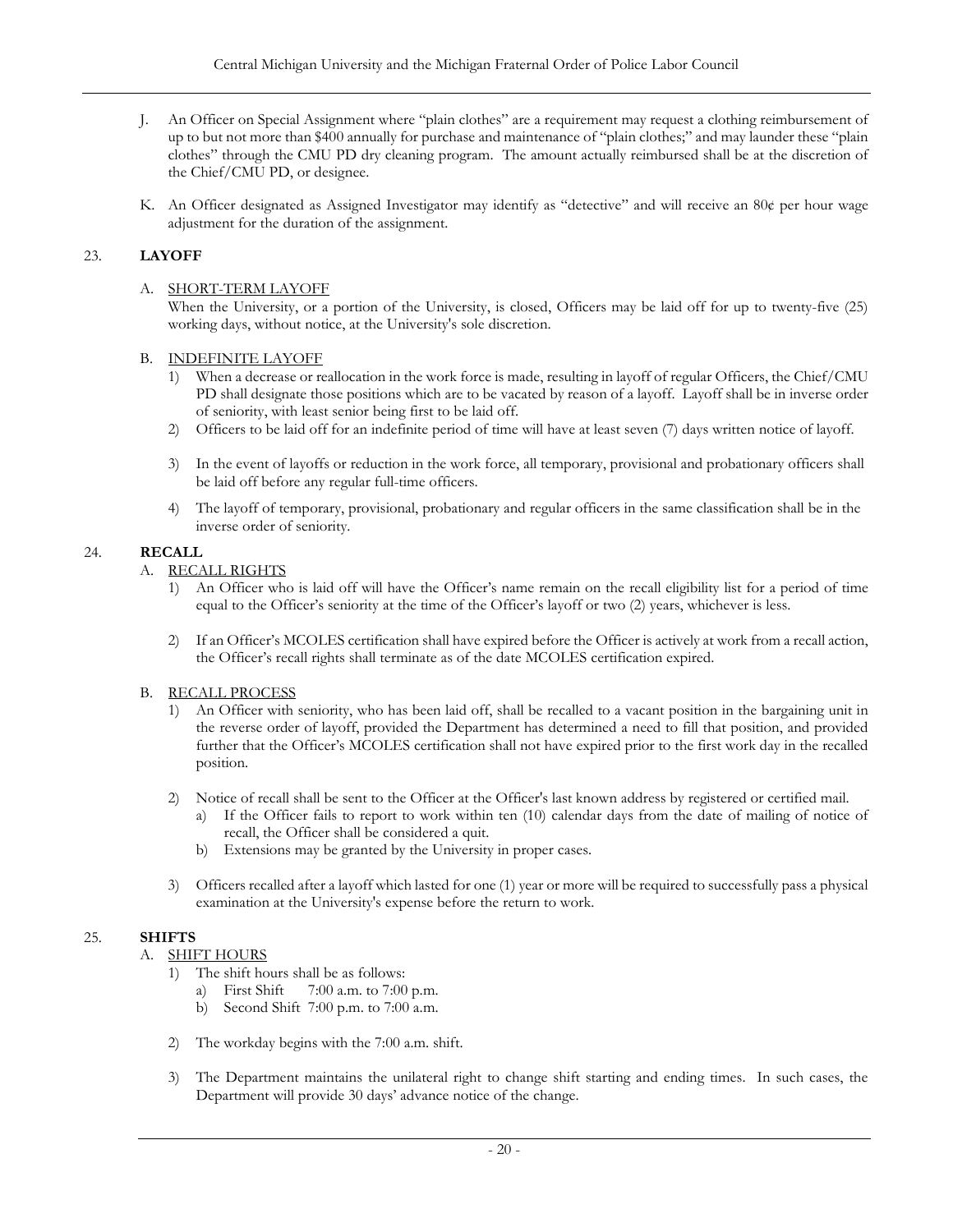# <span id="page-24-0"></span>B. SHIFT SELECTION

- 1) Officers will be allowed to bid by seniority for a regular schedule for each term.
- 2) The three (3) shift terms will be:
	- a) Fall Term August to December
	- b) Winter Term January to May
	- c) Summer Term May to August
- 3) The bidding will be conducted six (6) weeks before the first day of the terms. After the bidding is concluded, bargaining unit members will not be able to bump to another shift for the purposes of taking classes.
- 4) Management retains the right to schedule Officers as necessary.

### <span id="page-24-1"></span>C. SHIFT TRADING

- 1) Shift trading will be governed by procedures established by the Department.
- 2) No shift trade will take place without advance approval by the Department.
- 3) The Department reserves the right to amend or modify those procedures at any time, and that decision is not subject to grievance.

### <span id="page-24-2"></span>D. SHIFT DIFFERENTIAL

- 1) Bargaining unit members on 12-hour shifts will be paid thirty-five (35) cents per hour for each hour they work during the 7:00 p.m. to 7:00 a.m. shift as additional compensation. No other shift differential shall apply.
- 2) Shift differential is to be added to the total wages, does not increase the hourly rate, and will be paid only for the hours worked on the respective shifts.
- 3) If the CMU Police Department should ever revert to an 8-hour day work schedule, bargaining unit members will be paid twenty-five (25) cents per hour for each hour they work on second shift as additional compensation and shall be paid thirty-five (35) cents per hour for each hour they work on third shift as additional compensation.

### <span id="page-24-3"></span>E. SHIFT COVERAGE

- 1) Minimum shift for twelve (12) hour shifts shall be two (2) sworn personnel (e.g., Patrol Officer; Sergeant) per shift. If the University is unable to achieve minimum staff because a replacement is not immediately available to cover short staffing situations this circumstance shall not be subject to arbitration.
- 2) A uniformed officer may not leave the Officer's shift until properly relieved. Proper relief takes place only when the incoming officer is present and in proper uniform. Pay for the relieving officer begins on the later of the scheduled start of the Officer's shift or the Officer's arrival on shift in proper uniform.
- 3) Patrol Officers will not routinely be assigned dispatch functions, but there may be circumstances where, at the discretion of the Chief/CMU PD, Officers will be assigned to assist in Dispatch on a temporary basis**.**
- 4) Special events may be covered with on-duty personnel at the Department's discretion.
- 5) Economic or budgetary changes can lead to alteration of this order.

# <span id="page-24-5"></span><span id="page-24-4"></span>26. **WORK SCHEDULE**

# A. CHANGE

The University retains the unilateral right to modify, amend or alter work schedules.

### B. POSTING SCHEDULES

The University agrees to post a four (4) week schedule (two (2) firm, two (2) for information).

### <span id="page-24-7"></span><span id="page-24-6"></span>27. **CLASSIFICATIONS**

If the University establishes a new patrol officer classification, or changes the existing patrol officer classification, the Union will be timely notified.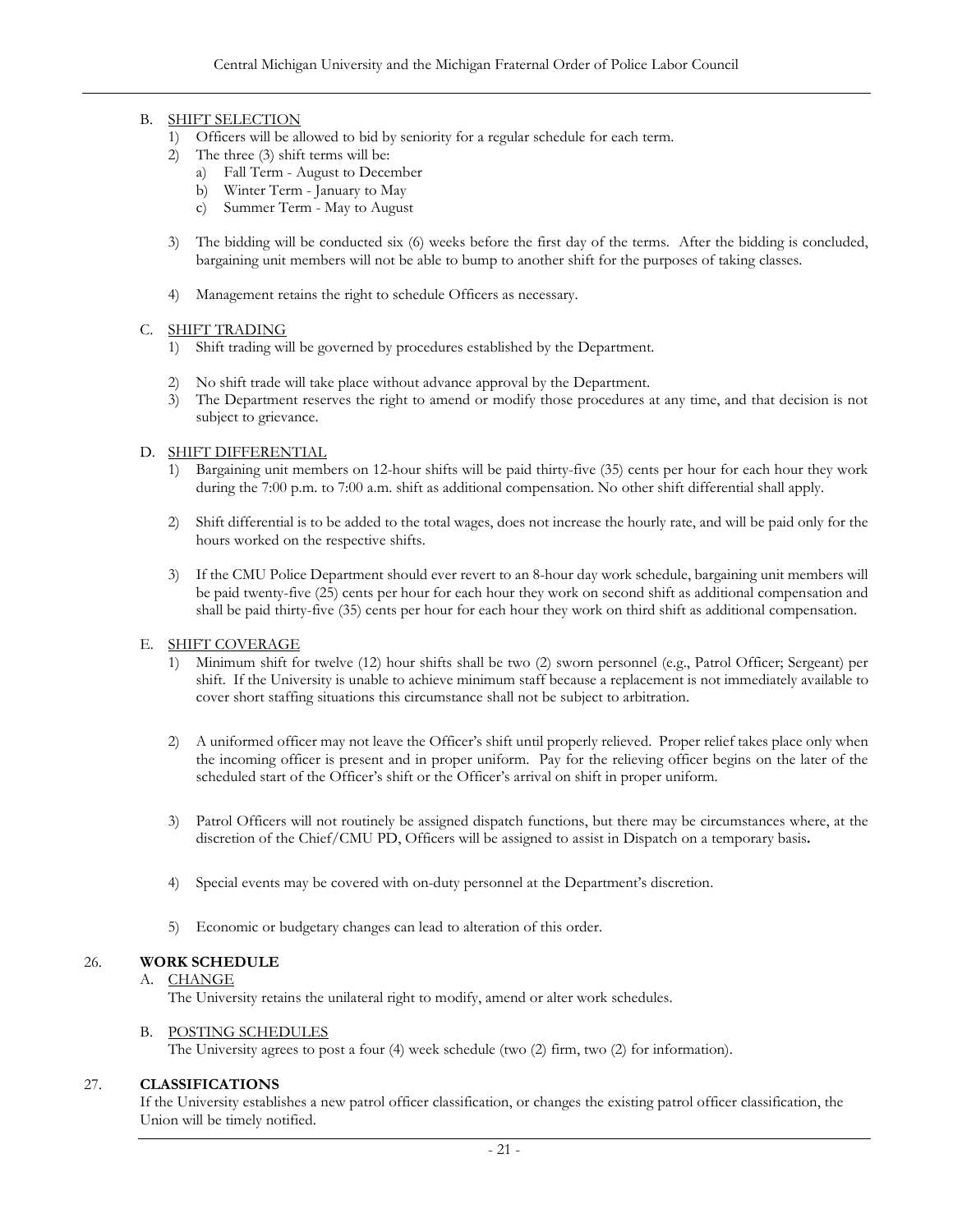# <span id="page-25-0"></span>28. **PROMOTION/SELECTION (Command Vacancies)**

# A. ANNOUNCEMENT

The Department agrees to publish selection process guidelines each time, and at the time, a Sergeant's vacancy is posted.

### <span id="page-25-1"></span>B. TRIAL PERIOD

Internal FOPLC bargaining unit applicants selected for promotion to Sergeant shall be granted a trial period of thirty (30) calendar days to determine:

- 1) The Officer's ability to perform the work and,
- 2) The Officer's desire to remain in the position.

During the trial period, the Officer shall have the opportunity to revert back to the Officer's former classification provided a Police Officer vacancy in the FOPLC bargaining unit exists. Likewise, if the Department determines the promotee is unsatisfactory in the new position the Department will provide the promotee notice and reason and shall return the promotee to a Police Officer position in the FOPLC bargaining unit provided a police officer vacancy exists. The Department's decision shall be final and shall not be subject to the grievance procedure.

### <span id="page-25-2"></span>29. **UNIFORMS**

- A. In accordance with Departmental policy, the Department will provide, and replace as appropriate, professional uniform apparel (to include footgear), and will provide professional cleaning services for the purposes of cleaning and maintaining uniforms.
- B. Upon termination, all uniforms (excluding shoes) will be returned to the University.

### <span id="page-25-3"></span>30 **NEW MATTERS**

- A. The University and the Union acknowledge that during the negotiations which resulted in this Agreement, the Union had the unlimited right and opportunity to make demands and proposals with respect to any subject or matter not removed by law from the area of collective bargaining and that the understandings and agreements arrived at by the parties after exercise of that right and opportunity are set forth in this Agreement.
- B. The parties have provided in this Agreement all of the means to meet their respective continuing obligation to bargain through "Special Conference" and "Grievance Procedure". Each party is required, in special conference only, to meet and confer without the obligation to bargain in good faith; and it shall not be an unfair labor practice for the University to refuse to negotiate during the term of this Agreement on any matter not covered by this Agreement and on any change to the provisions in this Agreement.
- C. The University and the Union, for the life of this Agreement, each voluntarily and unqualifiedly waive the right, and agree the other shall not be obliged, to bargain collectively with respect to any subject or matter not specifically referred to or covered in this Agreement, even though such subject or matter may not have been within the knowledge or contemplation of either or both parties at the time they negotiated this Agreement.

# <span id="page-25-4"></span>31 **AID TO OTHER UNIONS**

The university will not aid, promote, or finance any other group or organization which purports to engage in collective bargaining or make any agreement with such group or organization for the purpose of undermining the Union.

### <span id="page-25-5"></span>32. **TRAINING INCENTIVES**

A. FTO - CMU Police Officers who have successfully completed the Field Training Officer (FTO) Program will receive one-and-one-half hours' pay at the Officer's regular rate for each day the Officer is assigned as FTO with a CMU Police Department Trainee.

### B. TRAINER/INSTRUCTOR INCENTIVE

An officer assigned as a lead instructor in the following list of specific trainings to train a group of five (5) or more trainees who are sworn personnel of the CMU Police Department will receive regular pay for the time spent conducting the training and will, in addition, receive a single flat-rate payment of 1.5 hours' straight time pay as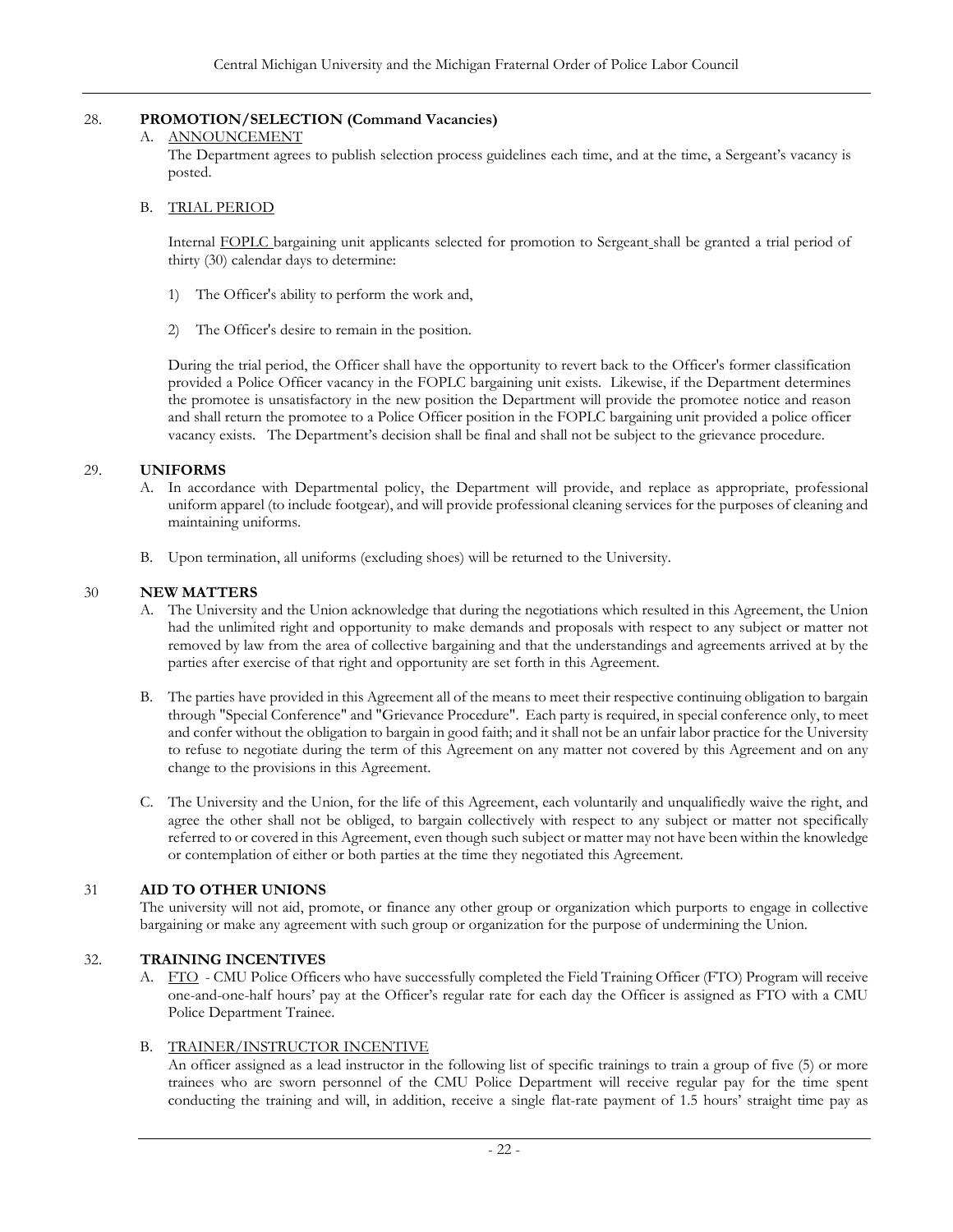incentive pay for serving as instructor for that training event. The flat-rate payment shall not constitute hours worked for purposes of determining eligibility during the relevant pay period for overtime pay.

- 1) AVI (Active Violence Intervention Training)
- 2) MFF (Mobile Field Force Civil Unrest Training)
- 3) EVO (Emergency Vehicle Operation Training)
- 4) DT (Defensive Tactics, ASP, OC Spray Training)
- 5) FIREARMS (Excluding MILO or other simulator training) (Note: for firearms related training, the trainer/instructor incentive pay will be capped at five such events for any individual instructor).

# <span id="page-26-0"></span>33 **ENTIRE AGREEMENT**

This Agreement consists of the pages in this document numbered from one (1) through twenty-nine (29) inclusive, as well as letters of agreement and such other agreements reached by the parties pursuant to Article 3 (SUPPLEMENTAL AGREEMENTS). This constitutes the entire Agreement between the parties.

# <span id="page-26-1"></span>34 **TERMINATION AND MODIFICATION**

- A. This Agreement shall continue in full force and effect until 11:59 p.m., June 30, 2024.
- B. If either party desires to terminate this Agreement, it shall, not earlier than ninety (90) nor later than sixty (60) consecutive calendar days prior to the termination date, give written notice of termination.
- C. If neither party shall give notice of termination of this Agreement as provided under this paragraph or notice of amendment or reopening, as herein provided, or if each party giving notice of termination withdraws the same prior to the termination date, this Agreement shall continue in effect from year to year thereafter, subject to notice of termination by either party on sixty (60) consecutive calendar days written notice prior to the current year's termination date.
- D. If either party desires to modify or change this Agreement other than through reopening, it shall, sixty (60) consecutive calendar days prior to the termination date or any subsequent termination date, give written notice of amendment, in which event the notice of amendment shall set forth the nature of the amendment or amendments desired.
- E. If notice of amendment of this Agreement has been given in accordance with this paragraph, this Agreement may be terminated by either party on ten (10) consecutive calendar days' written notice of termination prior to the termination date. Any amendments that may be agreed upon shall become and be a part of this Agreement without modifying or changing any of the terms of this Agreement.
- F. Notice shall be in writing and shall be sufficient if sent by certified mail, addressed, if to the Union, to the President of the Union; and if to the University, to the Officer Relations Office or to any such address as the Union or University does make available to the other in writing.

# [SIGNATURES ON FOLLOWING PAGE]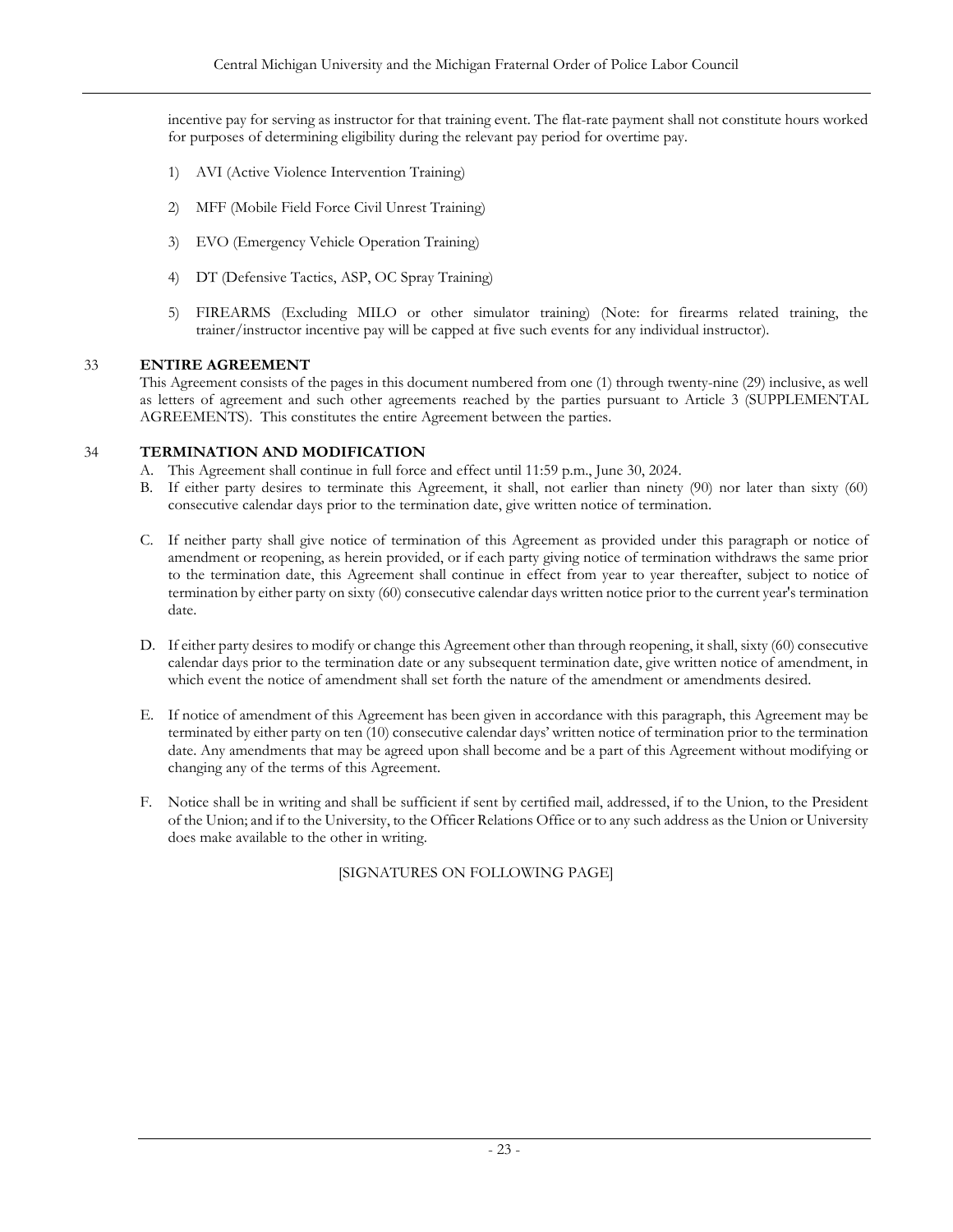IN WITNESS WHEREOF THE PARTIES HAVE SET THEIR HANDS THIS 26TH DAY OF JULY2021:

Robert O. Davies, Ph. D. Président

Scott J. Hoffman, J.D. Director/Employee and Labor Relations

tany SKg

Larry S. Klaus Chief/CMU Police Department

Joseph L. Garrison Executive Director/Financial Planning & Budgets

Michael Sienkiewicz Lieutenant/CMU Police Department

 $\overline{\mathcal{C}}$ 

Cameron Wassman Lieutenant/CMU Police Department

 $\overbrace{\mathscr{A}}^{\mathscr{A}}$ 

Kristen Skiver HR Consultant/Employment Services

 $\overline{\phantom{a}}$ / 7 (Sy'y/^i '7;'

Kevin J. Smart, SPHR/SHRM-SCP Labor Relations Consultant

CENTRAL MICHIGAN UNIVERSITY MICHIGAN FRATERNAL ORDER OF POLICE LABOR COUNCIL

 $94C$ 

Joshua Chapman Officer/CMU Police Department President/CMU MFOPLC

/S/ Paul Postal

Paul Postal Business Agent Michigan Fraternal Order of Police Labor Council

Kip Williams Officer/CMU Police Department Vice President/CMU MFOPLC

 $\overline{\mathcal{A}}$ A--&.

Mark Smoker Offlcer/CMU Police Department

Jacqueline Grigg Officer/CMU Police Department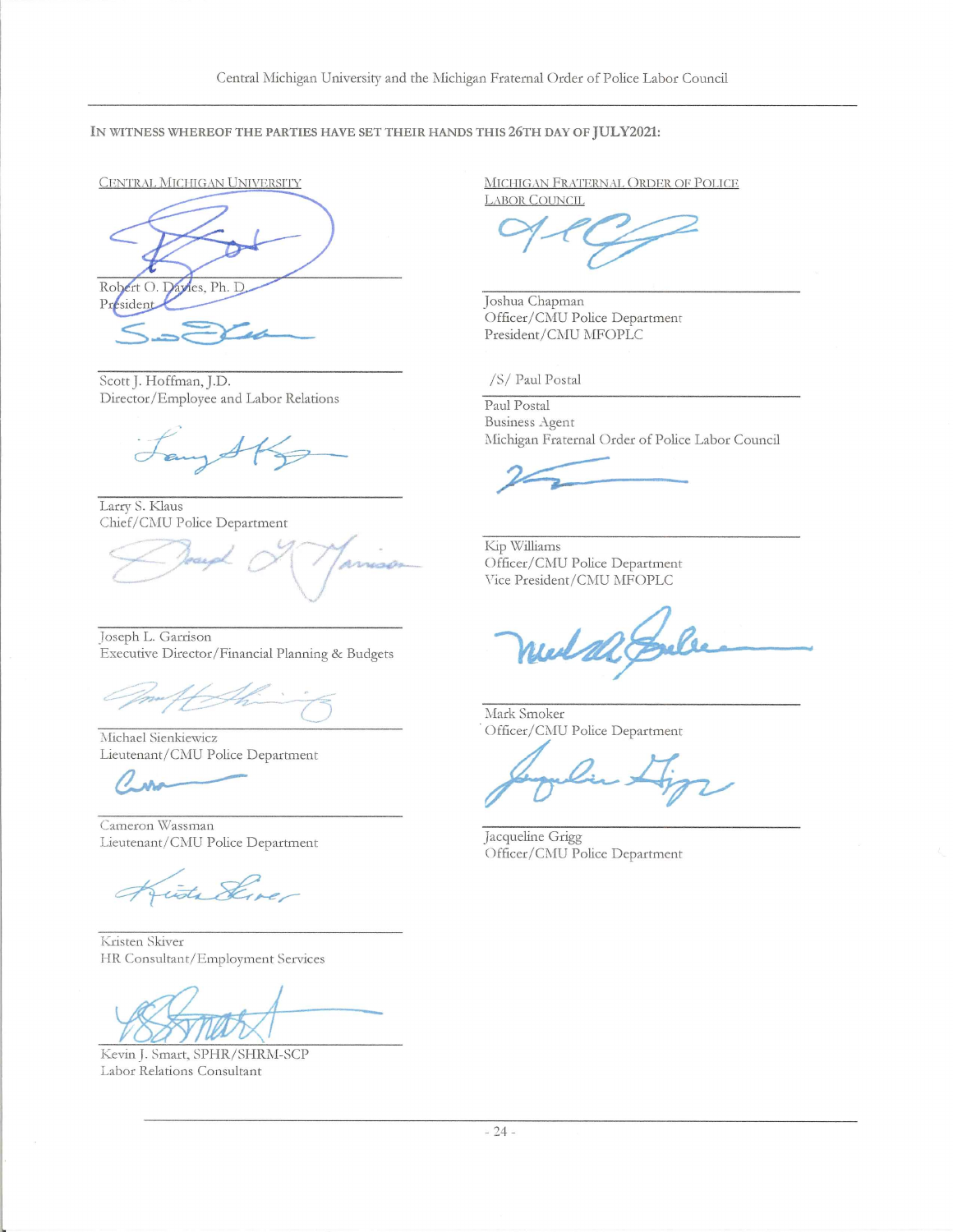<span id="page-28-0"></span>

|                                  |    | 2021-22             |                                         | 2022-23     |                                         | 2023-24                     |                           |
|----------------------------------|----|---------------------|-----------------------------------------|-------------|-----------------------------------------|-----------------------------|---------------------------|
|                                  |    | University          | Officer<br>Contribution* Contribution** | University  | Officer<br>Contribution* Contribution** | University<br>Contribution* | Officer<br>Contribution** |
| Medical/                         | 1P |                     |                                         |             |                                         |                             |                           |
| Prescription Drug,<br>and Dental | 2P | 79%<br>82% (Dental) | $21\%$<br>19% (Dental)                  | Same as P&A | Same as P&A                             | Same as P&A                 | Same as P&A               |
| Insurance                        | FM |                     |                                         |             |                                         |                             |                           |

*\*Percentage (%) calculation is based on core plans each fiscal year. \*\*Actual Officer contribution will depend on individual benefit elections.*

*Percentages in this table, when applied to the premium costs for "core plans" [PPO 1, PD 10/20/30, CORE Dental] established at the*  beginning of each fiscal year, will determine the dollar value of University contributions towards the cost of medical, prescription drug and dental *insurance for each level of coverage in each plan for full time Officers. Officers are responsible for paying the difference between such dollar amounts and the cost of plans with higher premiums.* 

*Should the University elect to change the basis on University premium contributions allocations are determined, the Union will be notified in writing not later than March 31st of the contract year prior to the fiscal year such change would be effective*.

*The annual increase in the University's contribution is capped at 3%, i.e., the University will apply its percentage share from the table above to not more than 103% of the prior university contribution.*

*For Part Time Officers, the University contributions for Medical and Prescription Drug insurance is the single coverage rate for Full Time Officers in each of those plans. Part Time Officers are responsible for covering the entire cost of dental insurance.*

Note: For Health Care Contributions Purposes, "Part Time" = Officers on less than 75% FTE appointment.

|                                                                                  |               | Medical/<br>Prescription<br>Drug | Dental  |
|----------------------------------------------------------------------------------|---------------|----------------------------------|---------|
|                                                                                  | FT - Single   | \$564.66                         | \$27.70 |
| Illustrative Monthly CMU Health                                                  | FT - 2 Person | \$1,162.73                       | \$57.05 |
| Insurance Contributions for 2021-<br>22, based on Cost-Sharing Model<br>(above). | FT - Family   | \$1,422.49                       | \$71.18 |
|                                                                                  | PT - Single   | \$564.66                         | NA      |
|                                                                                  | PT - 2 Person | \$564.66                         | NA      |
|                                                                                  | PT - Family   | \$564.66                         | NA      |

| Group Life Insurance: Premium fully funded for the basic amount (1.5X base annual salary); Officers pay |
|---------------------------------------------------------------------------------------------------------|
| additional premium for Optional coverage amounts                                                        |
| Long Term Disability: Premium fully funded at 67% level.                                                |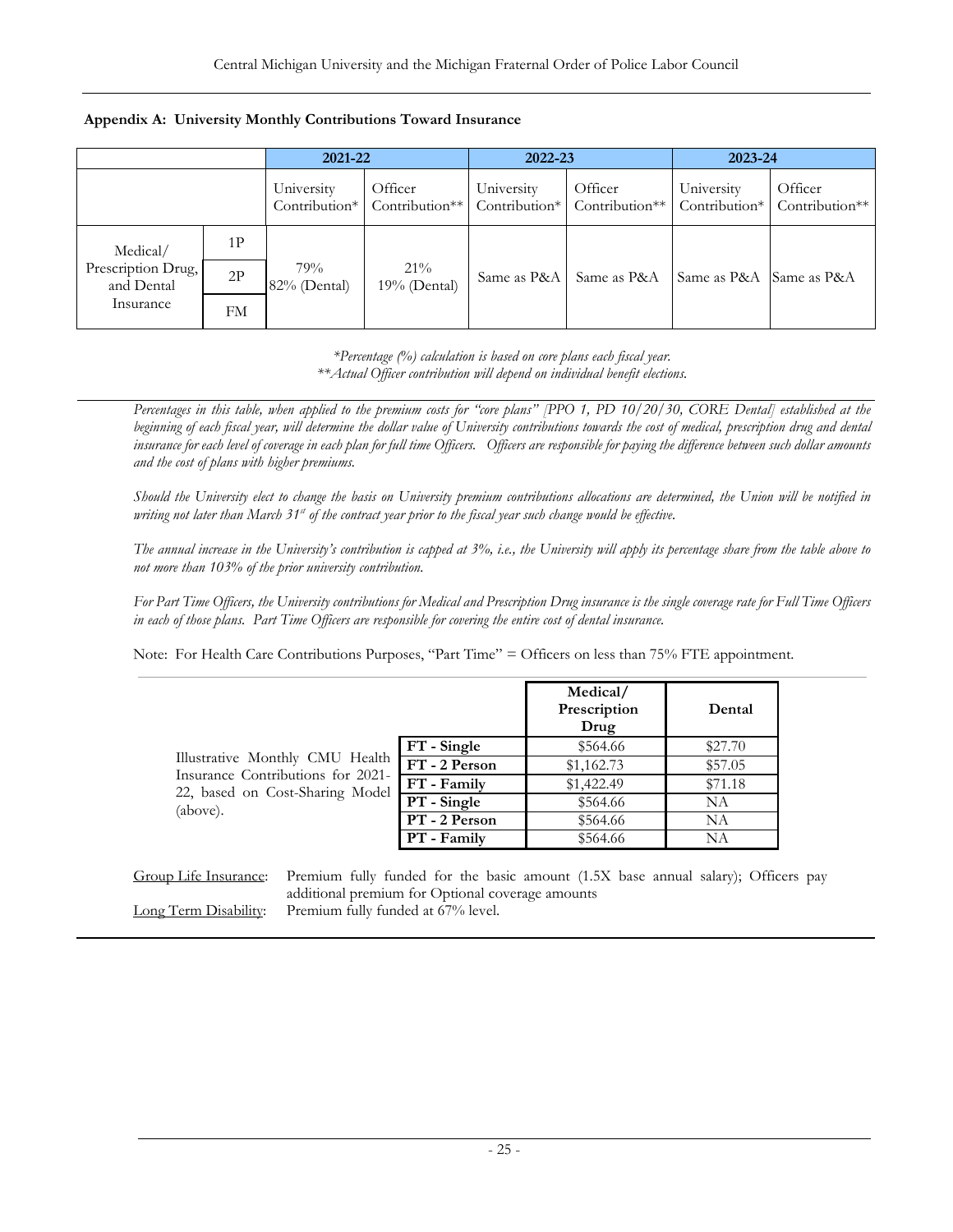# <span id="page-29-0"></span>**Appendix B: Michigan Paid Medical Leave Act)**

Effective March 29, 2019, the University is subject to the requirements of the Michigan Paid Medical Leave Act ("PMLA"; "the Act"; "Act 339 of 2018").

- 1. Article  $17-B-3(5)(v)(c)$  of the Agreement provides that a bargaining unit member may use accrued sick leave:
	- a. For the bargaining unit member's own absences "…due to … illness, injury, or pregnancy in any month of the year that the Officer is scheduled on the payroll", and;
	- b. "…to attend to members of the immediate family who are ill or injured. For the purposes of this provision, the definition of "immediate family" will be the same as that used in the FML guidelines found at [https://www.cmich.edu/office\\_president/general\\_counsel/Documents/p04003.pdf.](https://www.cmich.edu/office_president/general_counsel/Documents/p04003.pdf)"
- 2. The FML guidelines referenced in Paragraph 1(b), above, define "family member" as parent, spouse, Other Eligible Individual, and child.
- 3. The Act permits covered employees to use up to 40 hours of accrued paid sick leave in a calendar year for absences due to an employee's own or immediate family member's:
	- a. diagnosis, care, or treatment of mental or physical illness, injury, or health condition.
	- b. preventative medical care.
	- c. domestic violence or sexual assault**[1](#page-29-1)**; or
		- Closure of employee's primary workplace or employee's child's school or place of care due to a public health emergency/communicable disease**[2](#page-29-2)**.
- 4. The Act defines "immediate family" to include an employee's:
	- a. biological, adopted, foster, stepchild or legal ward or a child to whom the employee stands *in loco parentis*.
	- b. spouse (i.e., an individual to whom the employee is legally married).
	- c. grandparent or grandchild.
	- d. biological, foster or adopted sibling.
	- e. or employee's spouse's biological, foster, step or adoptive parent, legal guardian, or an individual who stood in loco parentis when the employee was a minor child.
- 5. For purposes of complying with the Act, the Parties agree that so long as the Act is in effect:
	- a. Article  $17-\text{B}-3(5)(v)(c)$  of the Agreement shall incorporate by reference:
		- i. The description of allowable purposes set forth in the Act and described above in Paragraph 3 for which a bargaining unit member may use paid sick leave, and;
		- ii. The definition of "immediate family" as set forth in the Act, as described above in Paragraph 4.
	- b. The first 40 hours of paid sick/medical leave time utilized by a bargaining unit member in a calendar year will be considered time taken pursuant to and as allowed by the Act and satisfies the University's obligations thereunder.

<span id="page-29-2"></span><span id="page-29-1"></span><sup>1,</sup> <sup>2</sup> As defined by the Michigan Paid Medical Leave Act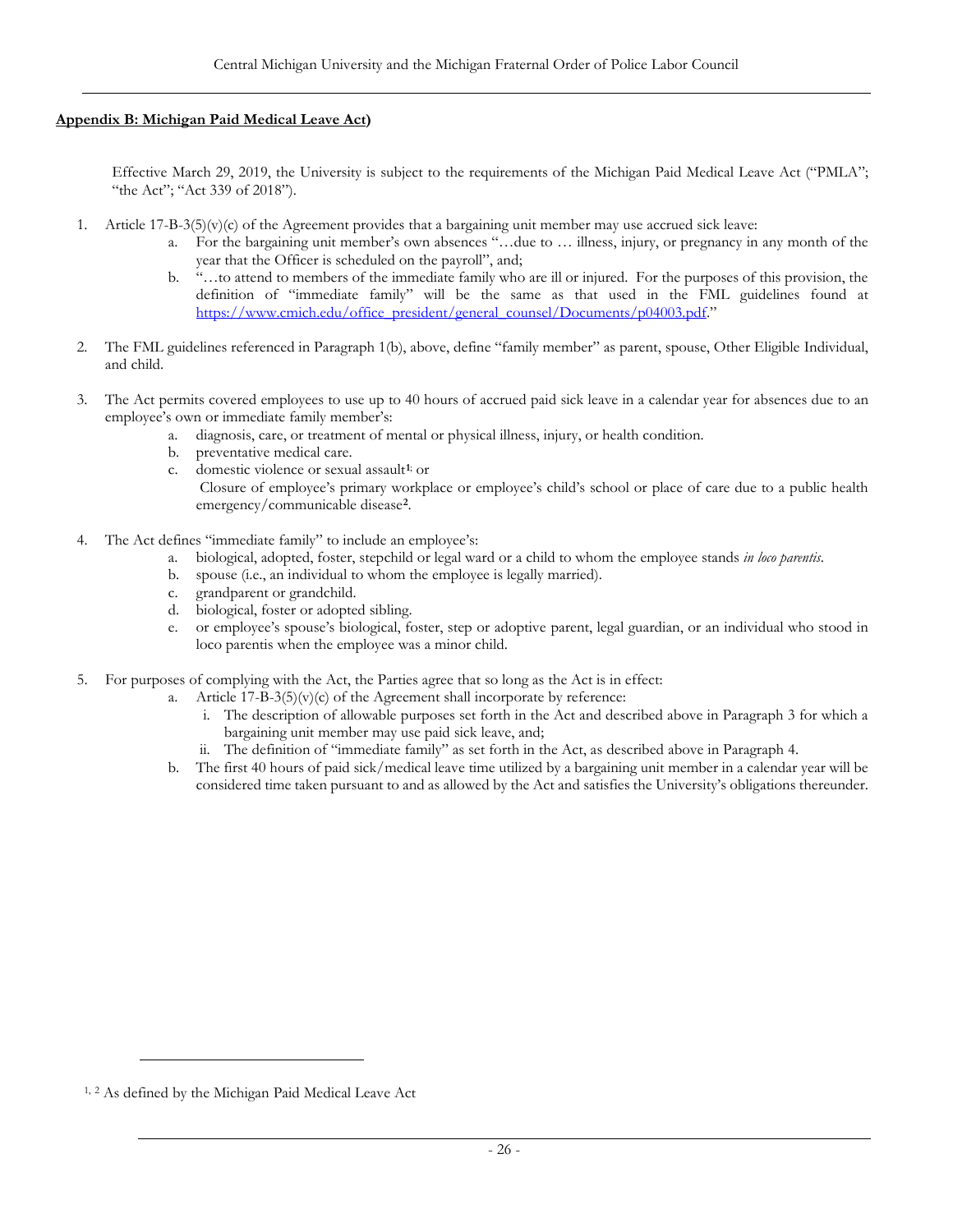# <span id="page-30-0"></span>**APPENDIX C: M.U.C.H. (Michigan Universities Coalition on Health)**

Central Michigan University, along with the other fourteen state funded universities in Michigan, is a member of the Michigan Universities Coalition on Health ("MUCH"). One purpose of the coalition is to seek ways to mitigate the rising cost of health care for participating institutions while preserving or improving the quality of service.

In the event MUCH, during the term of this Agreement, is able to provide participating institutions with a lower cost health care plan with comparable levels of services and plan design, CMU and MFOPLC agree that:

- 1. All members of the CMU MFOPLC bargaining unit will be converted to the MUCH plan closest in plan design to the CMU plan in which the member is enrolled immediately prior to the beginning of the plan year first following the availability of the MUCH plan.
- 2. In the event the University elects to implement a MUCH plan under the circumstances described above, the University reserves the right to substitute a plan of equal or comparable service and coverage should the MUCH plan costs increase beyond the costs of other generally available plans**.**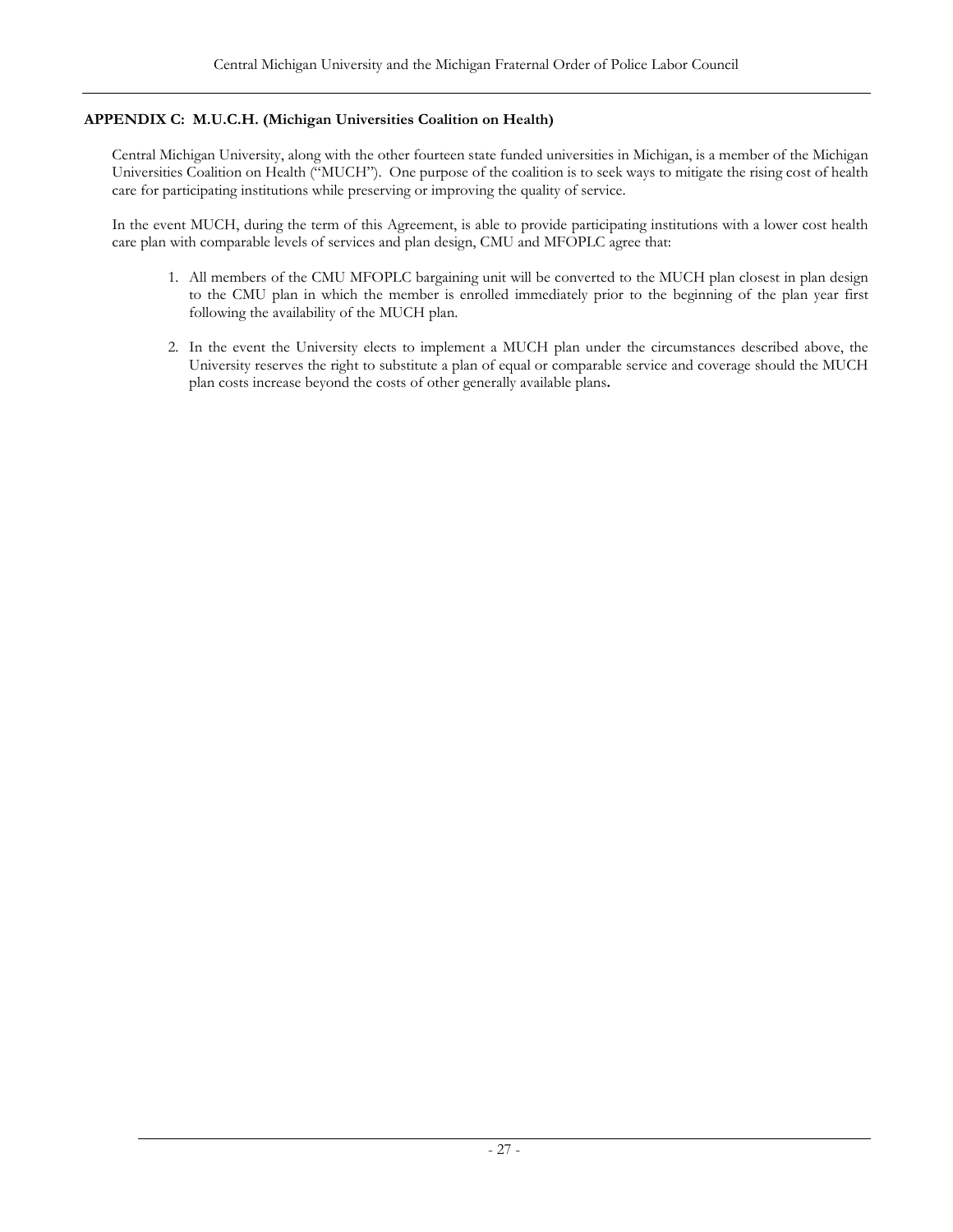### <span id="page-31-0"></span>**APPENDIX D: CADET-TRAINEE**

The CMU Police Department has established a new approach to improving the effectiveness of its recruitment and selection process for police officers. As part of that process, the initial candidate search may encompass both MCOLES-certified candidates and candidates who have not yet completed police academy training.

- 1. If the Department chooses to select a candidate not yet MCOLES certified, the candidate will:
	- a. Be designated as Cadet/Trainee;
	- b. Be paid at 90% of the current CMU Police Officer Rate A;
	- c. Be eligible for CMU health care benefit plans.
- 2. A Cadet/Trainee's initial work assignment will be:
	- a. To enroll in, attend, and complete an MCOLES accredited Michigan police academy of the Department's choosing.
	- b. The Department will cover the costs of appropriate enrollment and tuition fees, books, required equipment and the like.
	- c. The Director/CMU PD reserves the right to provide additional payment, such as but not limited to a per diem, when in the Director's judgement it becomes necessary to the success of the program.
	- d. The Cadet/Trainee's initial work location will be the site of the selected police academy.
	- e. The work week will be as established by the academy class schedule.
- 3. While attending the police academy:
	- a. The standard work week will be Sunday through Saturday.
	- b. Overtime will be paid only in those circumstances where the police academy schedule requires class attendance beyond 40 hours in the work week.
	- c. Advance approval for required overtime must be obtained from the Director/CMU PD, or designee.
- 4. Upon successful completion of the academy training, and upon receipt of MCOLES certification:
	- a. The Cadet/Trainee will be appointed as a CMU Police Officer.
	- b. The work location will revert to the CMU Campus in Mount Pleasant.
	- c. The work schedule will be the customary 84-hour bi-weekly schedule with 12-hour workdays.
	- d. The employee will be assigned to a Field Training Officer and will commence FTO experience.
	- e. The one-year probationary period will begin effective as of the date of appointment as a police officer.
- 5. A Cadet/Trainee who fails to graduate from the Academy and attain MCOLES certification within one (1) year from the initial date of hire will be terminated, without recourse.
- 6. The parties agree that "Cadet/Trainee" will hereinafter be a bargaining unit position. The parties further agree that certain terms and conditions of employment set forth in the Agreement will be applied as follows to employees in Cadet/Trainee status:

| Article         | Title                  | Provision                                                                                                                                                                                                                             |
|-----------------|------------------------|---------------------------------------------------------------------------------------------------------------------------------------------------------------------------------------------------------------------------------------|
| $10-E$          | Seniority              | Seniority will continue to be based on original date of hire with the university, but<br>Cadet/Trainees will not be able to exercise seniority rights until completion of<br>Academy training and attainment of MCOLES certification. |
| 15              | Grievance<br>Procedure | Cadet/Trainees will not have access to grievance procedure while in academy status.                                                                                                                                                   |
| $17 - B - 1$    | Vacation               | "Any officer or cadet/trainee with less than one year of service whose employment<br>is terminated automatically loses all right to accumulated vacation time"                                                                        |
| $17 - B - 2$    | Holidays               | Any Academy events/work/classes scheduled on a holiday recognized by the<br>university do not generate "working on a holiday" pay circumstances for the<br>Cadet/Trainee.                                                             |
| $17 - B - 3(a)$ | Personal<br>Leave      | Cadet-Trainees are not eligible for Personal Leave prior to completion of Academy<br>classes.                                                                                                                                         |